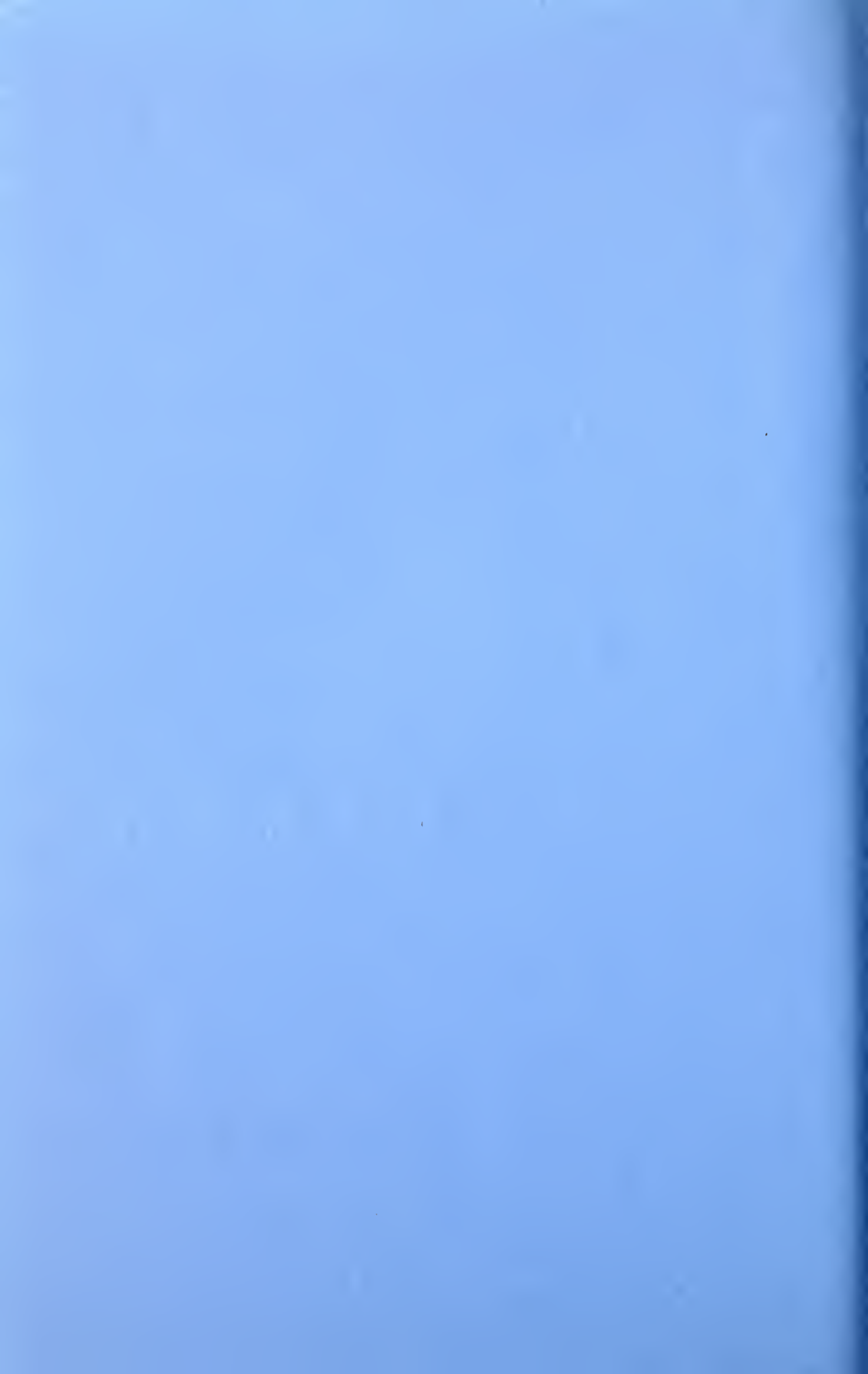## THE FLYLEAF

Vol. XX, No. <sup>1</sup> October 1969

Quarterly

#### HERE COME THE JUDGES

The leading article is by David Hamilton Horne, a reprint of his column in the January 1969 issue of Scholarly Books in America, <sup>a</sup> Quarterly Bibliography of University Press Publications. David Horne received his PhD from Yale University and is now the Associate Editor of the Harvard University Press.

Dr. Home's career as teacher, scholar, and editor has been a distinguished one. He has written and read many reviews, and in this (no doubt) heartfelt spoof he pays his respects to certain reviewers whom perhaps we have all met. In the final fictitious letter to the editor, though still in the same vein, he lays down a few ground rules for reviewing which really reviews.

This pleasant excursion into parody is here presented with the gracious permission of the author and the publisher.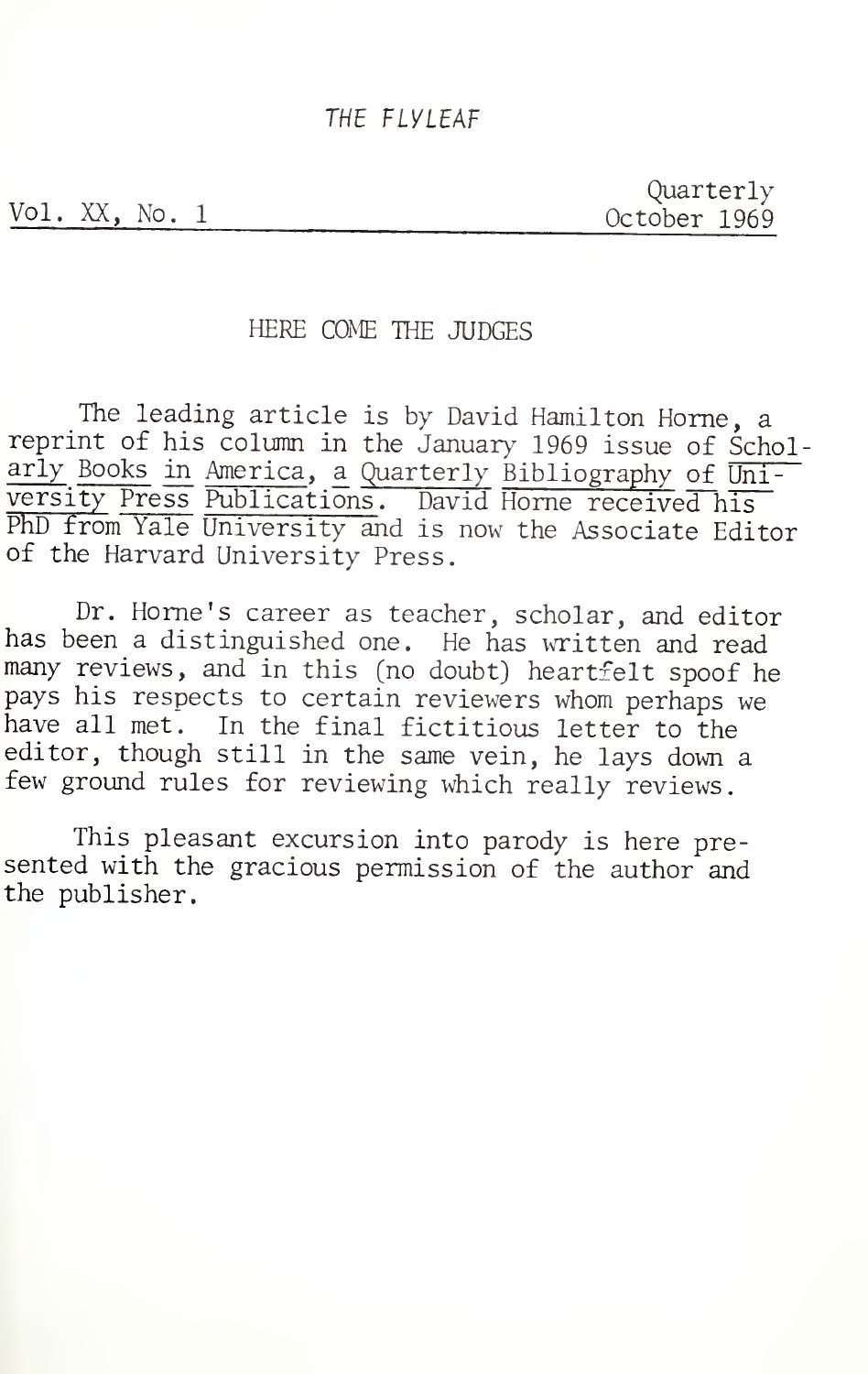### HERE COME THE JUDGES

by

#### David Home

#### Type I. The Pot and Kettle

I. W. Gronabee, The Parameters of Social Fluxion. Eastern University Press, 346 pp., \$9.75.

The consumption-projection equation cannot be tested by a double -logarithmic- static model, as Gronabee tries to do, and when he says that the biological evidence is in support of the ordered-random-intervals model, he really means the balls-and-boxes model. It would have been more helpful had he used my grape-seeds model, which would have annexed other possibilites not otherwise within its field of relevance.

On the one hand, Gronabee is concerned, within his frame of reference, to show that the entire history of mankind exemplifies a constant anthithesis between what man has tried to be and what he can never be. On the other hand, <sup>I</sup> have been at pains to prove that the social equation is merely a means of mediating between innovation and conformity. We have here a profound methodological confusion.

Besides which, the price of the book is exorbitant, and the index is inadequate.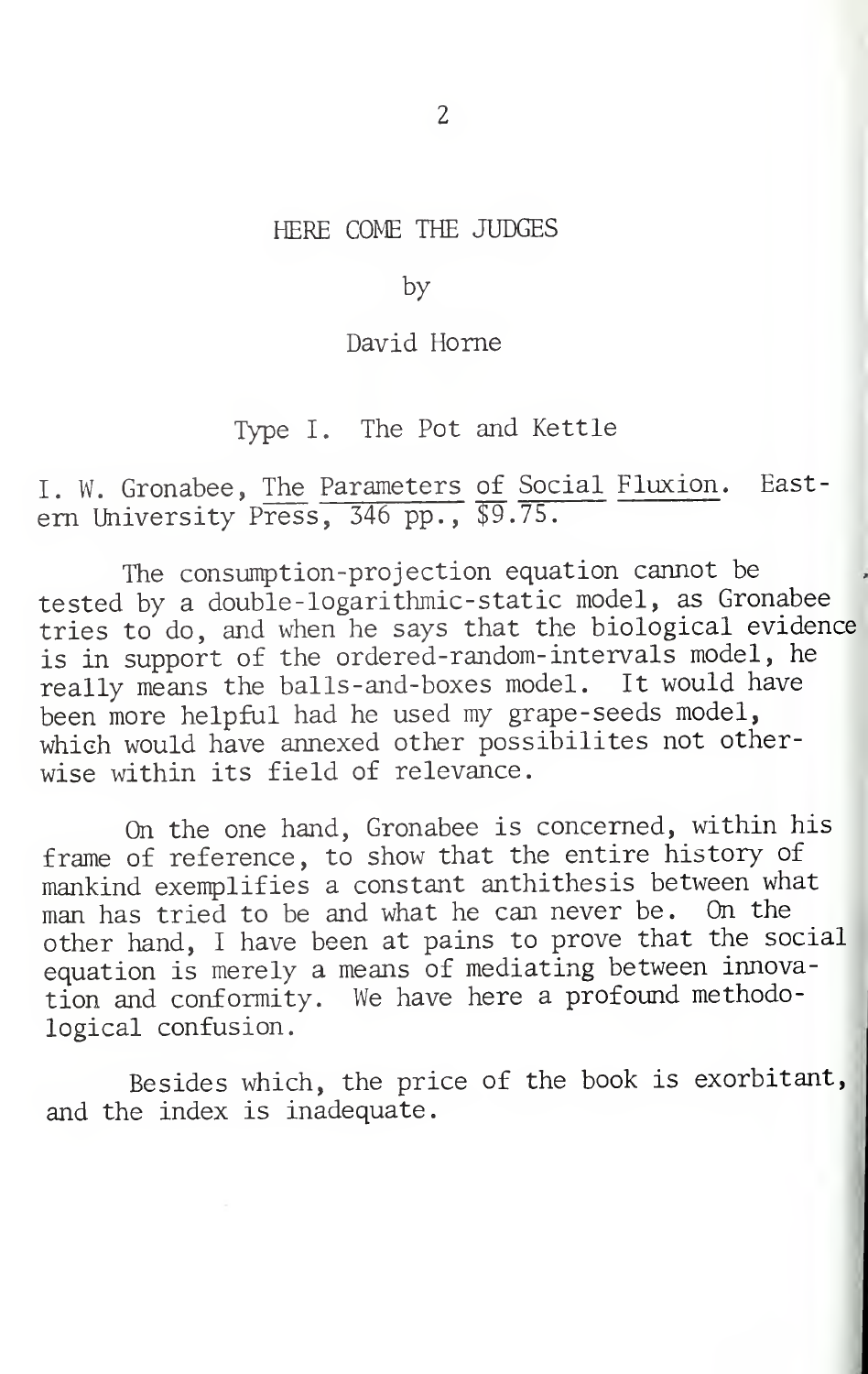#### Type II. The Smartcracker

Jackie Lee Carbuncle, Positive Incompetence and Negative Capability. Echelon Academy Press, xxi 227 pp., \$6.95.

Miss Carbuncle's novel thesis, which is neither a novel nor a thesis, falls between two elfin grots. Keats, she maintains, would have been a better poet if he had been less gifted. This fantasy will be of negative value to every student of poetry. At least, it doesn't cost much.

#### Type III. Review of the Author Instead of the Book

Vladimir Astropovic, A Pride of Butterflies, translated by Isaac Hanrahan. Silicon Publishers, 842 pp., \$3.25.

Astropovic has been too little noted and long misunderstood. Through years of patient observation, he gradually learned the language of butterflies. Fellow scientists scorned him because he was self-taught. This very fine volume, bound in laminated Monarch wings, is a tribute to the man who came to believe that butterflies think like people, and whose critics accused him of thinking like a butterfly.

The fifty illustrations are beautiful, but the publisher has placed too high a price on the book.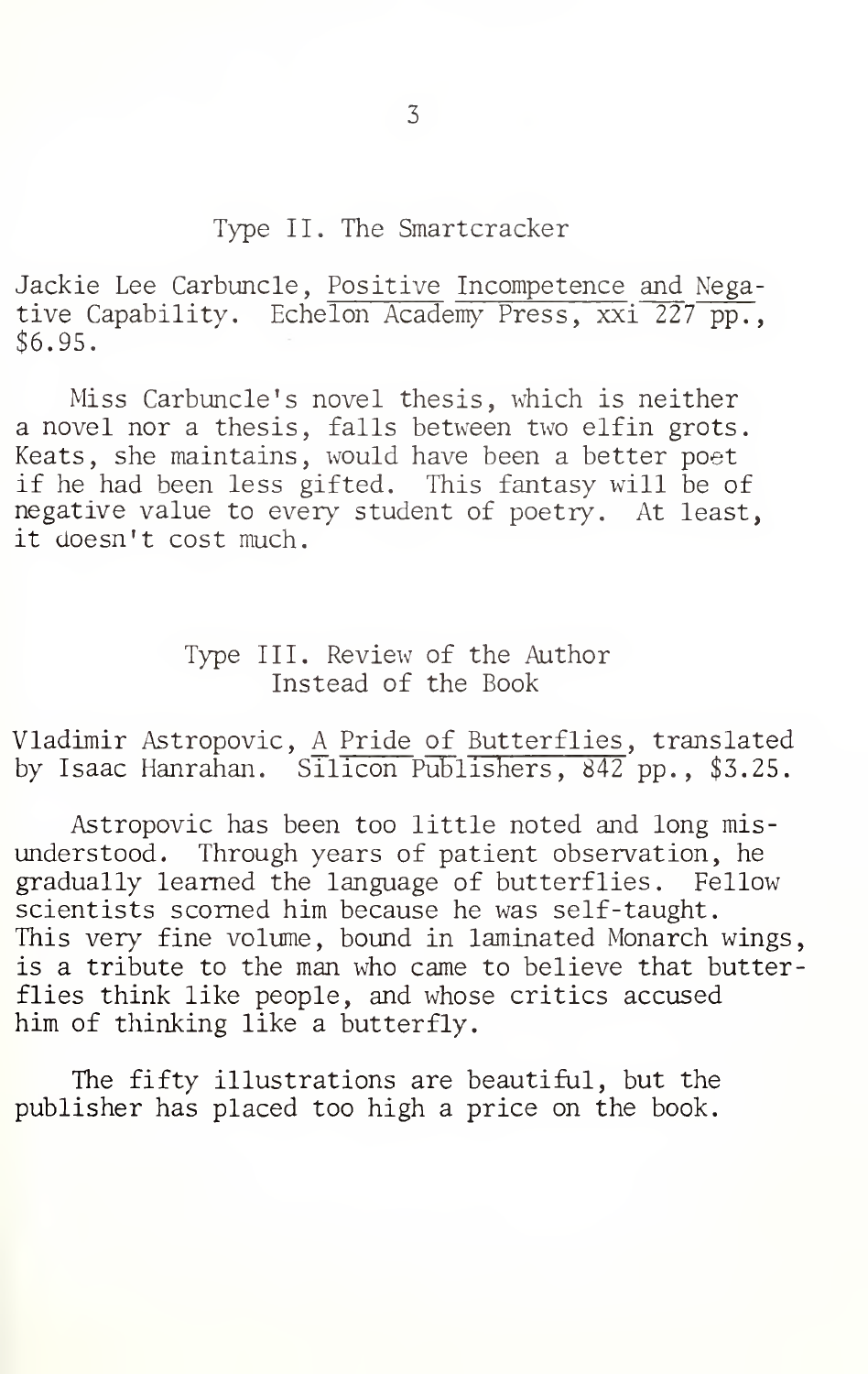#### Type IV. Review o£ History Instead o£ the Book

Edgar Hansel, The Longest Parliament of All. Ambrose Peale Technical Institute Press, 441 pp., \$15.00

It is odd that the hitherto neglected "Longest" Parliament has been neglected. Longer than the "Long" Parliament, this one, when it met in 1613, stretched from Westminster across the Thames and into Southwark. Debate was difficult, because only those in the middle could hear what the end benches were saying, and some of these "middle -benchers," or, more properly, "middle boaters," were too busy bailing to hear anything. It is not surprising that the Parliament was prorogued after four hours. The noble experiment was never repeated. The author concludes with a couplet that sums up his thesis

> It is impertinent to smear The work of Lewis B. Namier.

The book is worth every penny of the \$15.00 asked.

 $\overline{4}$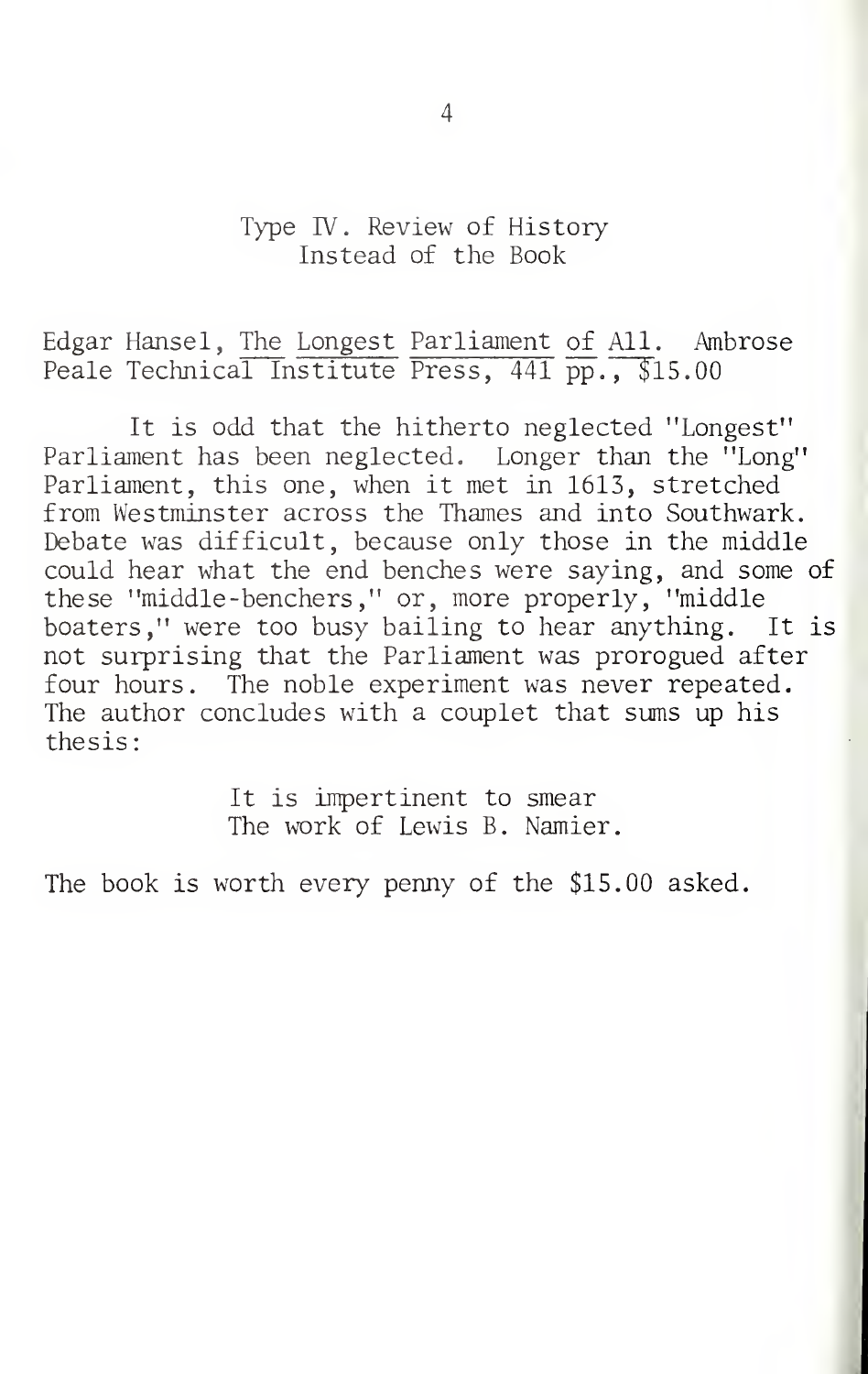#### Type V. The Cavalry Attack

Stanley Breakwater, The Pollution of Progress . Elgar University Press, 612 pp. , \$15.00

What has come to be known as "The Breakwater Solution," advocated by the author in numerous journal and magazine articles over the past decade, is here set forth in detail in a volume the best part of which is its title.

To break a lance with the gray eminence of urban affairs may seem foolhardy, but to re-main silent would be criminal. For the pollution solution of the future, we cannot afford to rely upon awakened public concern, as <sup>I</sup> have shown elsewhere. Breakwater's basic and fatal miscalculation is that an awakened electorate will force a government to take any action that will in crease its taxes. My own contention, which Breakwater stubbornly refuses to accept, is that his solution is composed of one part  $H<sub>2</sub>O$  and two parts hogwash.

The book is too expensive at any price.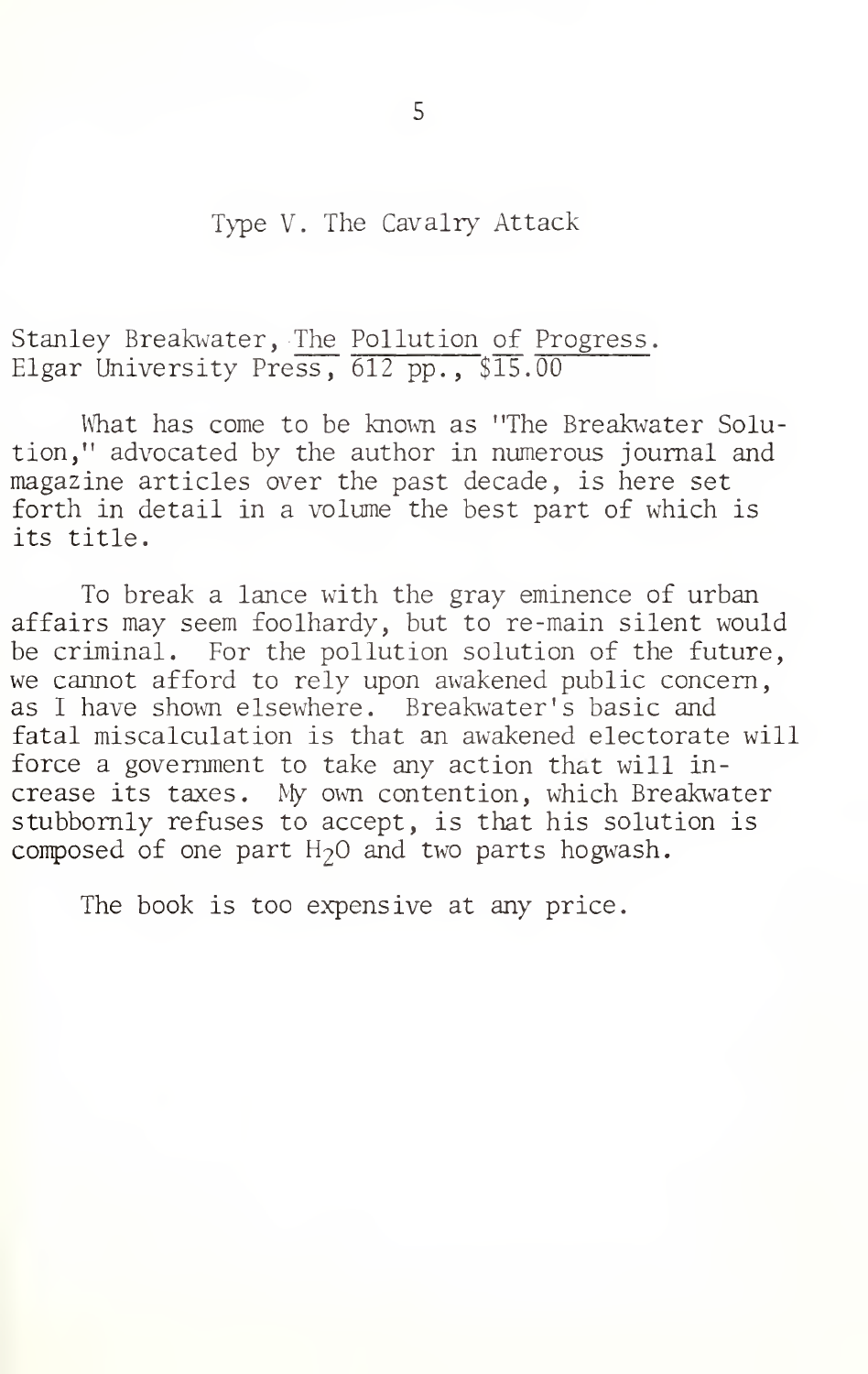### Reference List of Beginnings (Choose One)

#### Favorable

1. The author has brilliantly encapsulated the tensions of Poon County in this handsomely bound, moderately priced book that is a pleasure to look at on the coffee table.

2. The value of this stimulating account of the discovery of snail fever lies not so much in the clarity of its language as in its revelation that great scientific discoveries are usually side effects of the com mon cold.

3. The recent appearance of two (three, four, five) books enables us to reconsider the gamut of classical studies.

#### Unfavorable

1. From its title one would suppose this book to deal with the vital Czech origin of Russian Pan-Slavism. The reader will be disappointed, for the book is wholly concerned with yeast molds.

2. In this new edition of the works of the Sage of Saugus Junction, the editors have taken such pains with their footnotes that they almost forgot to include the text.

3. The donnée of American scholarship is that if one brings enough detail together in one place, it will sort itself into a coherent point of view. The Angst of American scholars is that they have to wait for us English to do it for them.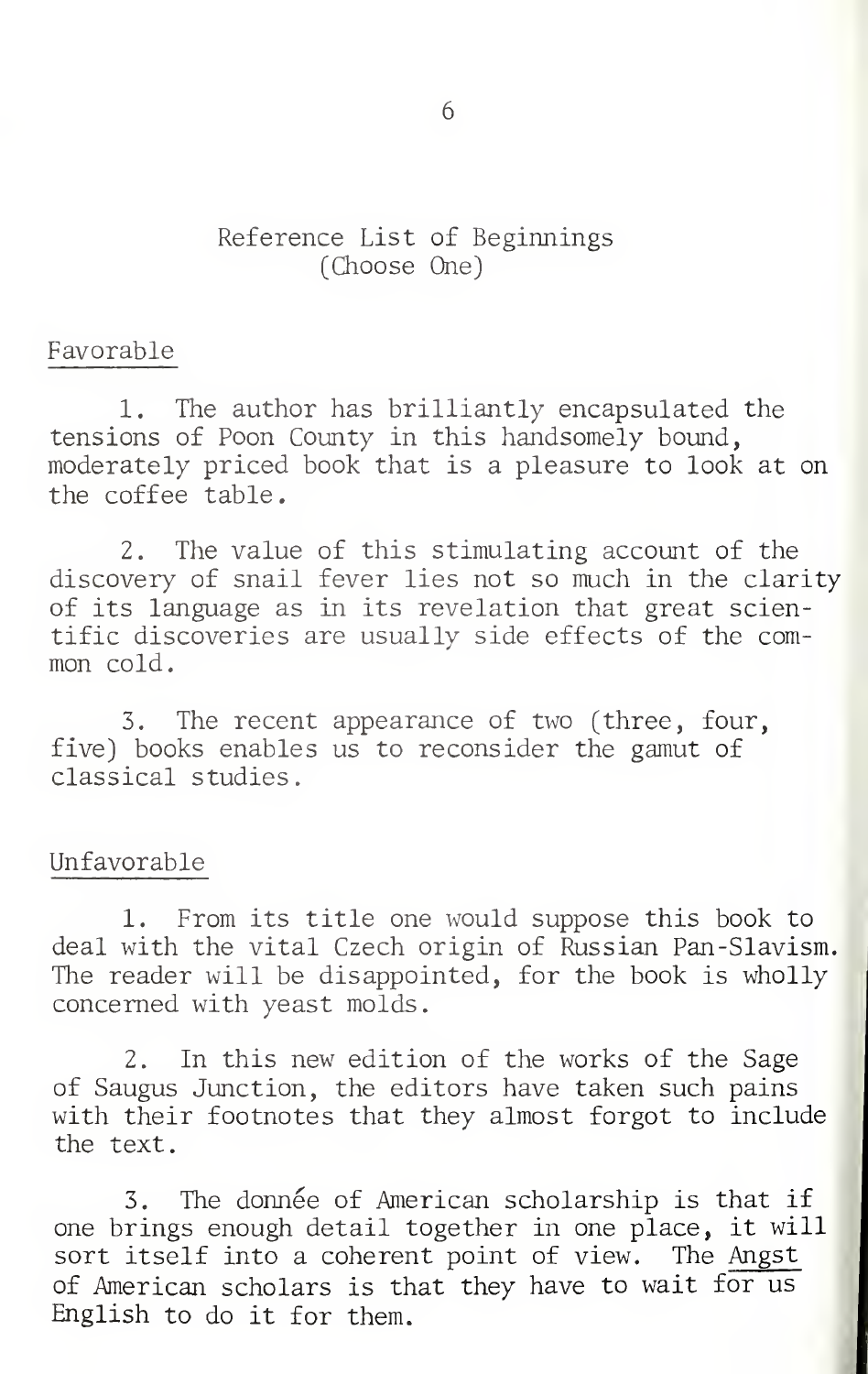#### To the Book Review Editor

Sir: Perhaps the most significant aspect of Jonathan Hedley's review of my Elwood Tuttle: The Early Years is that it has no significant aspect. One cannot escape the feeling that Healey subscribes to the theory that a review is an occasion for waging a personal vendetta based on professional jealousy.

When a reviewer can't think of any thing else to say, it may appear useful to point out, as Hedley does, that the book is marred by almost a hundred typographical errors. It so happens, however, that <sup>I</sup> have gone over the pages of Hedley's Elwood Tuttle as Man and Thinker and he has over a hundred errors. Moreover, he has stubbornly failed to make use of the Tuttle Archive at Lambeth Palace, even though he knows how rich a treasure it is.

The cause of scholarship would be better served if reviewers like Hedley would put aside their petty jealousies and devote themselves to five simple questions: (1) What did the author set out to do? (2) Did he succeed in doing it? (3) Was it worth doing? (4) In what particular respects did he succeed? (5) In what particular respects, if any, did he fail?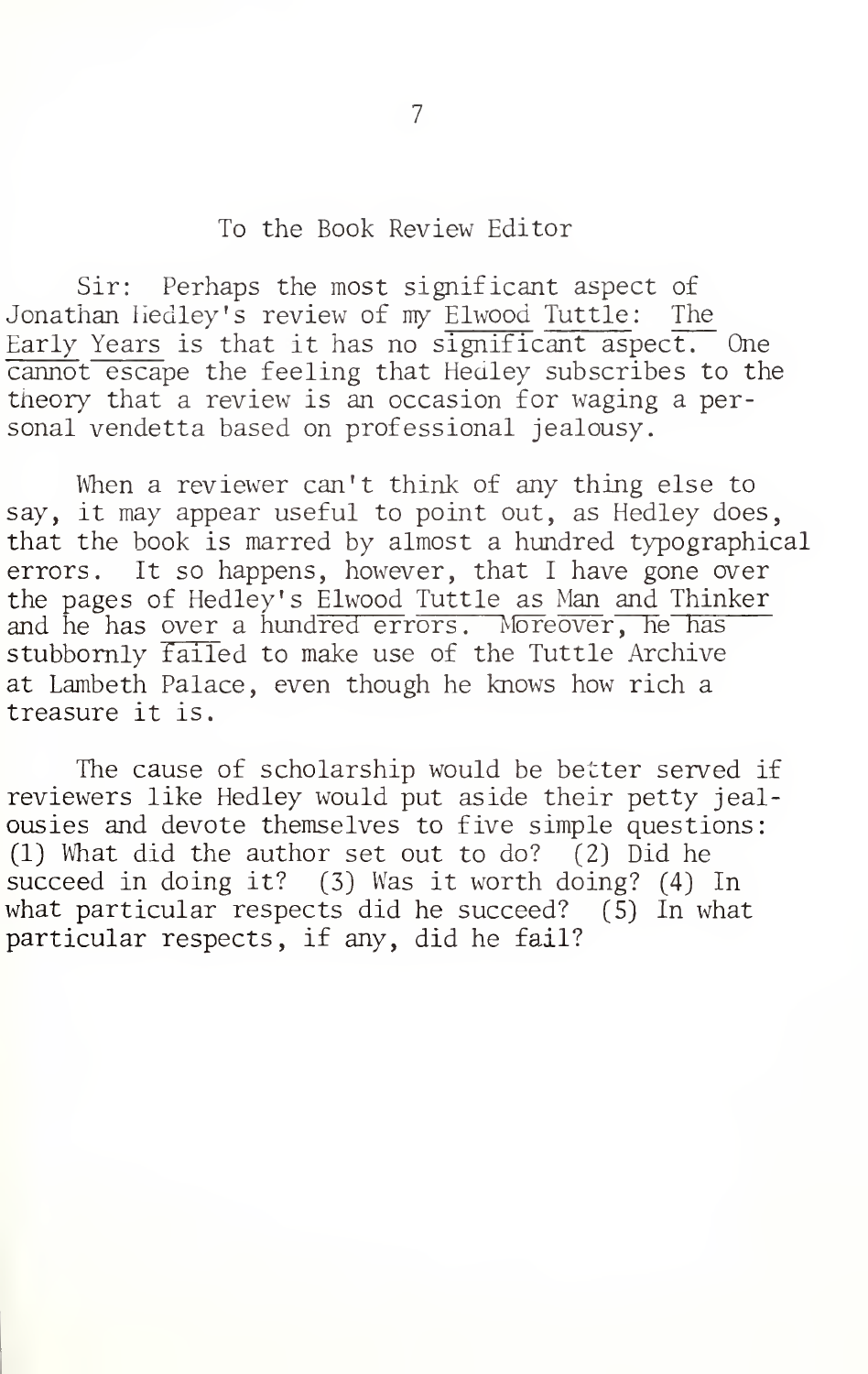A review is only one man's opinion invested with the sanctity of type. It stands in print for all the world to read and, without evidence to the contrary, believe . How do we know what prompts the reviewer to write what he writes? Can it be that the author of the book he is judging has beaten him to a lush post at Berkeley? Or is considering him for a \$50,000 appointment at Stony Brook? Or can it be that the reviewer was berated by his wife at breakfast that morning for twitching his nose between each bite of egg?

Of what worth is any review unless we know some thing of the reviewer's motivation, or unless the author reviewed is also given a chance to be heard? <sup>I</sup> propose a reform. Book review pages should be divided between two kinds of reviews, those which are short and factual and those which are longer and eva luative. The latter should consist not merely of (1) the reviewer's judgment but also of (2) the author's rejoinder to the review and (3) the reviewer's surrejoinder to the author -- all to be published together in the same place

This approach is used now, of course, but only by means of letters to the editor, like this one, and time and space separate the review from the rejoinder, We could obtain a clearer understanding of the worth of a book if the method were regularly practiced, and if the review consisted regularly of the three parts. At least, scholars could hear both sides,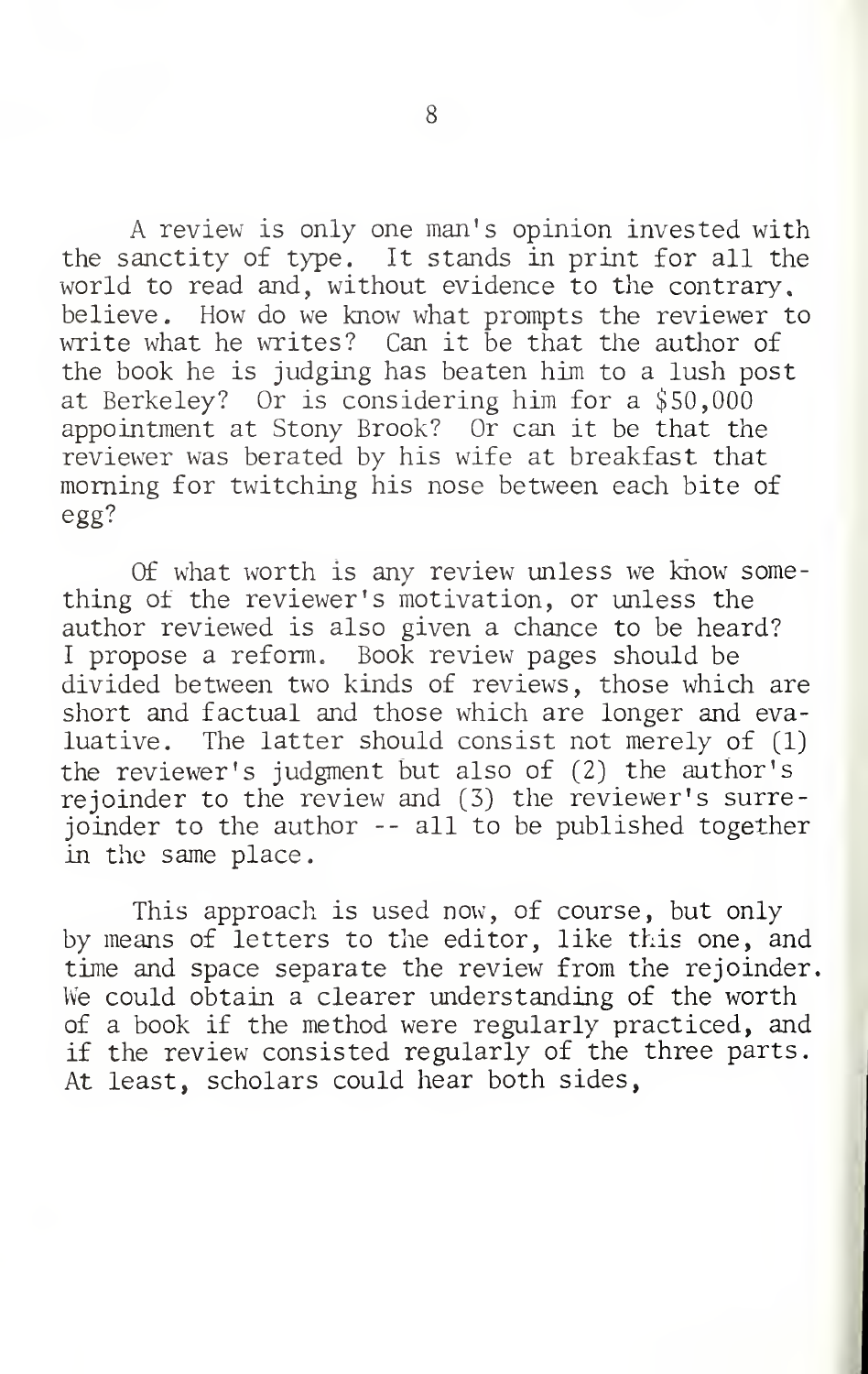and the reviewer might be induced to judge more objectively if he knew that his judgment would not stand unpricked.

As we know, reviews often determine the success or failure of a man's work before it has been widely read. One prejudiced review by a respected expert should not be allowed to damn a person's career. Why should cer tain ones among us, like Jonathan Hedley, be given power over their peers? He says that <sup>I</sup> flit from thought to thought, like a hummingbird. Well, <sup>I</sup> think he's a saprophytic fraud, battening on the intellect of others, and if <sup>I</sup> could review his book, <sup>I</sup> would demonstrate what <sup>I</sup> mean.

Respectfully yours,

H.R.L. Pebbles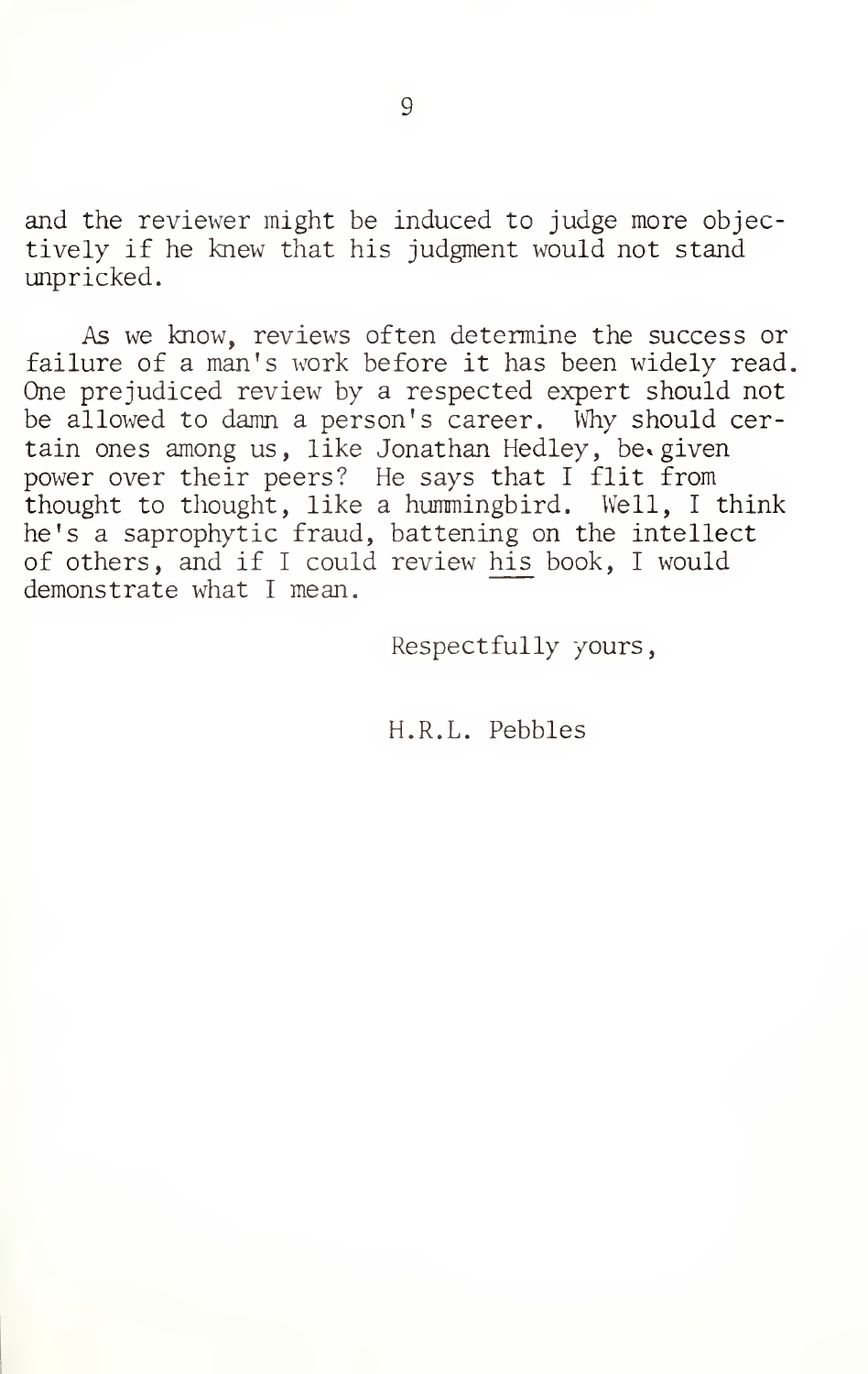#### MEMORIAL GIFTS

This issue of the FLYLEAF contains the notices of a considerable number of memorial gifts to the Fondren Library, and the attention of the readers is directed to them. All those who make or who have an especial interest in hearing that memorial gifts have been made are of course notified by letter, and suitable volumes bearing memorial plates are selected for the Library. Over the years, hundreds and indeed thousands of valuable acquisitions have come to the Library in this way.

| Donor                                                                                                                                                                           |
|---------------------------------------------------------------------------------------------------------------------------------------------------------------------------------|
| Charles M. Hickey                                                                                                                                                               |
| Mr. & Mrs. Albert Bel Fay<br>Mr. & Mrs. David S. Howard, Jr.<br>Mrs. Edward W. Kelley<br>Mr. & Mrs. William A. Kirkland<br>Mr. & Mrs. E. Joe Shimek<br>Mr. & Mrs. I. M. Wilford |
| Mrs. Charles Cobler                                                                                                                                                             |
| Curly August<br>Mrs. Theda Darling<br>Mrs. Margaret Dumenil<br>Mr. & Mrs. John B. Evans<br>Mary Leatherwood<br>Hugh Lenox Scott<br>Ida Vick                                     |
|                                                                                                                                                                                 |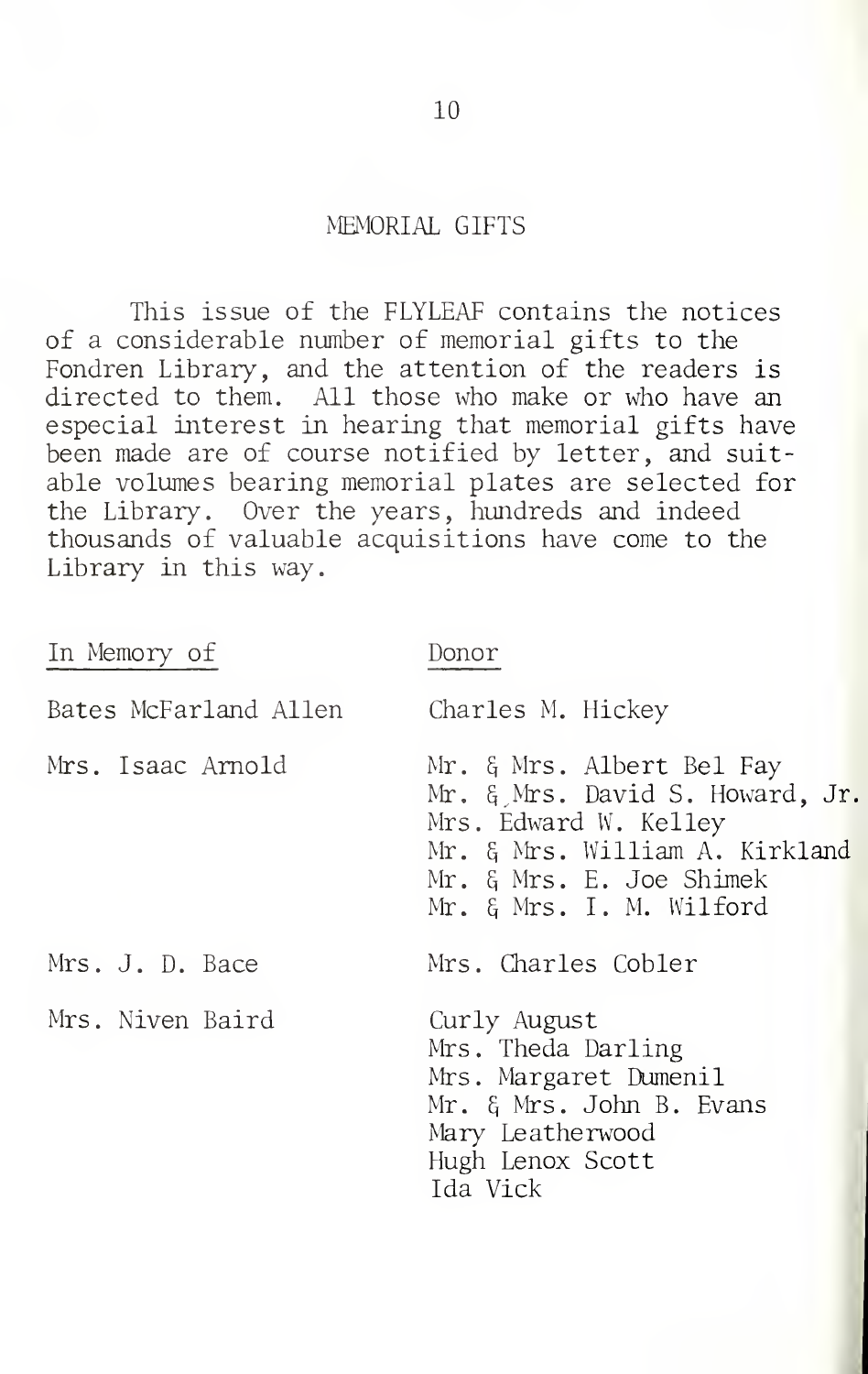## In Memory of Donor

- Carl C. Barbour
- Dr. Wayne Bedford
- Mrs. Lilian Vanpelt Blackwell
- Mrs. Murff F. Bledsoe Jr.
- J. B. Bonny
- Wayne Franklin Bowman
- M. Lyle Cashion, Sr.

Mrs. James Chillman

Mrs. Lucy Milby Clarke

- 
- Mrs. Sarale S. Belvedere Charles M. Hickey
- Mr. § Mrs. Damon D. Hickey Doralyn J. Hickey Mrs. Margaret Milby Jarboe Mr. & Mrs. Walter M. Reynolds
	- Beatrice Y. Harrison Pender Turnbull
- Mr. & Mrs. J. Thomas Eubank, Jr. Mr. & Mrs. John L. Moore
	- Mr. § Mrs. George R. Brown
- Mr. & Mrs. Same E. Dunnam
- Mr. § Mrs. Herbert Allen Mr. § Mrs. J. L. Franklin, Jr. Clyde W. Hanks, Jr. Mr.  $\xi$  Mrs. J. Frank Jungman Mr. & Mrs. Robert M. Williams
- Mrs. Tom W. Bonner Bernard Epstein Mrs. Harry B. Weiser
- C. A. Dwyer Mr. § Mrs. A. Gordon Jones Mr. § Mrs. Nelson B. Sears Mr. & Mrs. Samuel E. Sims Mr. § Mrs. W. J. Williamson Mr. § Mrs. Frank Zumwalt, Jr.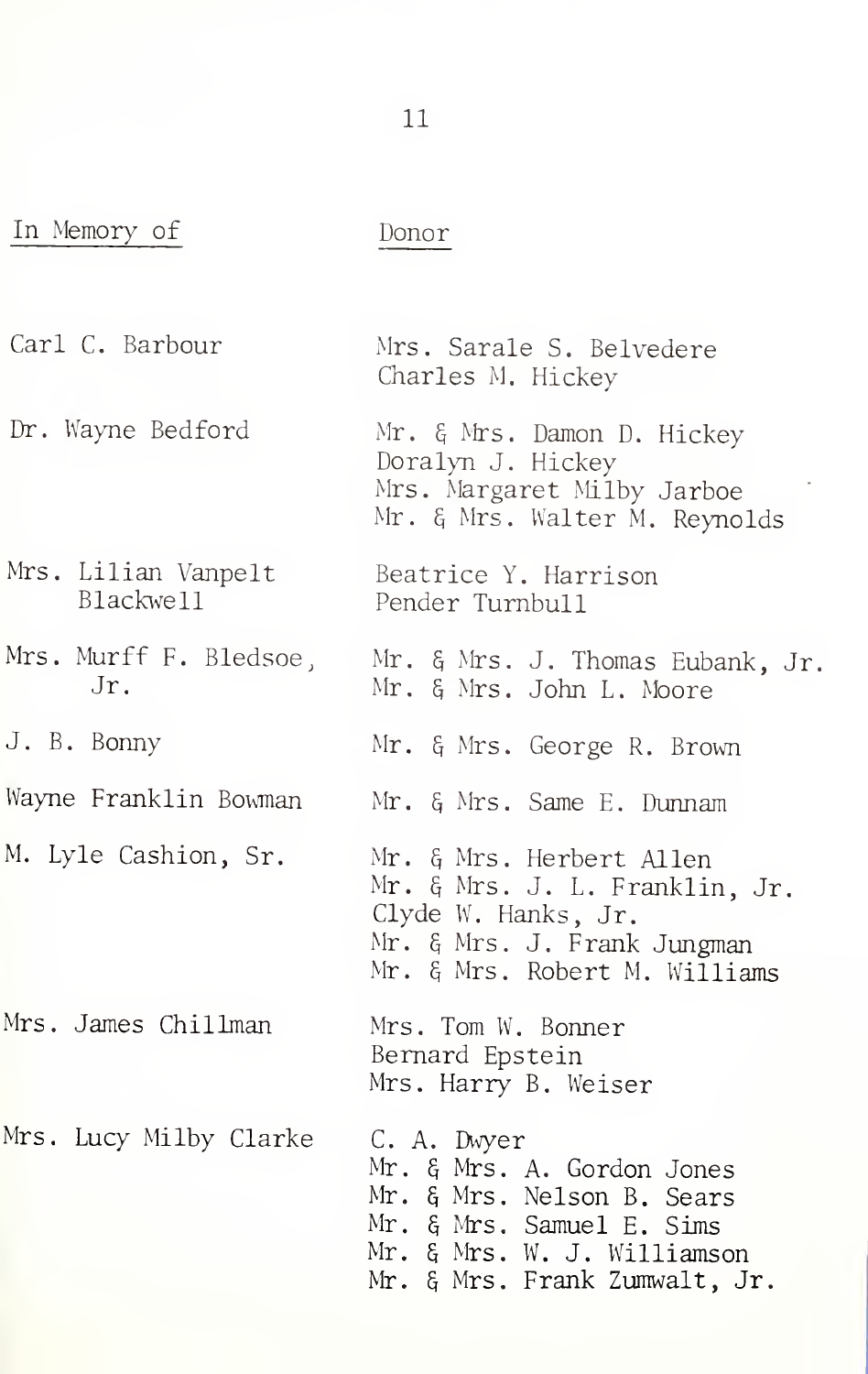| In Memory of                                  | Donor                                                                                                                                                                                                                                                                                                                                                                                                                                                                                                                                                                |
|-----------------------------------------------|----------------------------------------------------------------------------------------------------------------------------------------------------------------------------------------------------------------------------------------------------------------------------------------------------------------------------------------------------------------------------------------------------------------------------------------------------------------------------------------------------------------------------------------------------------------------|
| Frank Peyton Clay                             | Eleanor Clay Anderson<br>Margaret Anderson<br>Mrs. L. Larry Mckinley<br>Mrs. L. Polk Williams, Jr.                                                                                                                                                                                                                                                                                                                                                                                                                                                                   |
| Mrs. Ella Boyles Clemens Mrs. Vance M. Morton |                                                                                                                                                                                                                                                                                                                                                                                                                                                                                                                                                                      |
| Gladys Cline                                  | Mrs. Charles Cobler                                                                                                                                                                                                                                                                                                                                                                                                                                                                                                                                                  |
| Roy L. Clouse                                 | Mr. & Mrs. John H. Larson<br>Leland S. Day, Jr.<br>Mr. & Mrs. Charles E. Haas<br>D. M. Keeper<br>Mary Myrick<br>Mr. & Mrs. John M. Schmitz<br>Mr. & Mrs. Ernest L. Vogt, Jr.                                                                                                                                                                                                                                                                                                                                                                                         |
| Leslie Coleman                                | Ralph A. Anderson, Jr.<br>Mrs. Charles Cobler<br>Mr. & Mrs. H.M. Crosswell, Jr.<br>Tom M. Davis<br>The English-Speaking Union<br>Mr. & Mrs. Albert Bel Fay<br>Mr. & Mrs. Charles W. Hamilton<br>Mr. & Mrs. J. Frank Jungman<br>Mrs. Edward W. Kelley<br>Mr. & Mrs. Curtis McKallip<br>Dr. & Mrs. Dan G. McNamara<br>Mr. & Mrs. Whitfield H. Marshall<br>Mr. & Mrs. Thomas W. Moore<br>Mr. & Mrs. Cooper K. Ragan<br>Mr. & Mrs. H. George Schneider<br>Mr. & Mrs. Radoslav A. Tsanoff<br>Dr. Hugh C. Welsh<br>Mr. & Mrs. I. M Wilford<br>Mr. & Mrs. F. Talbott Wilson |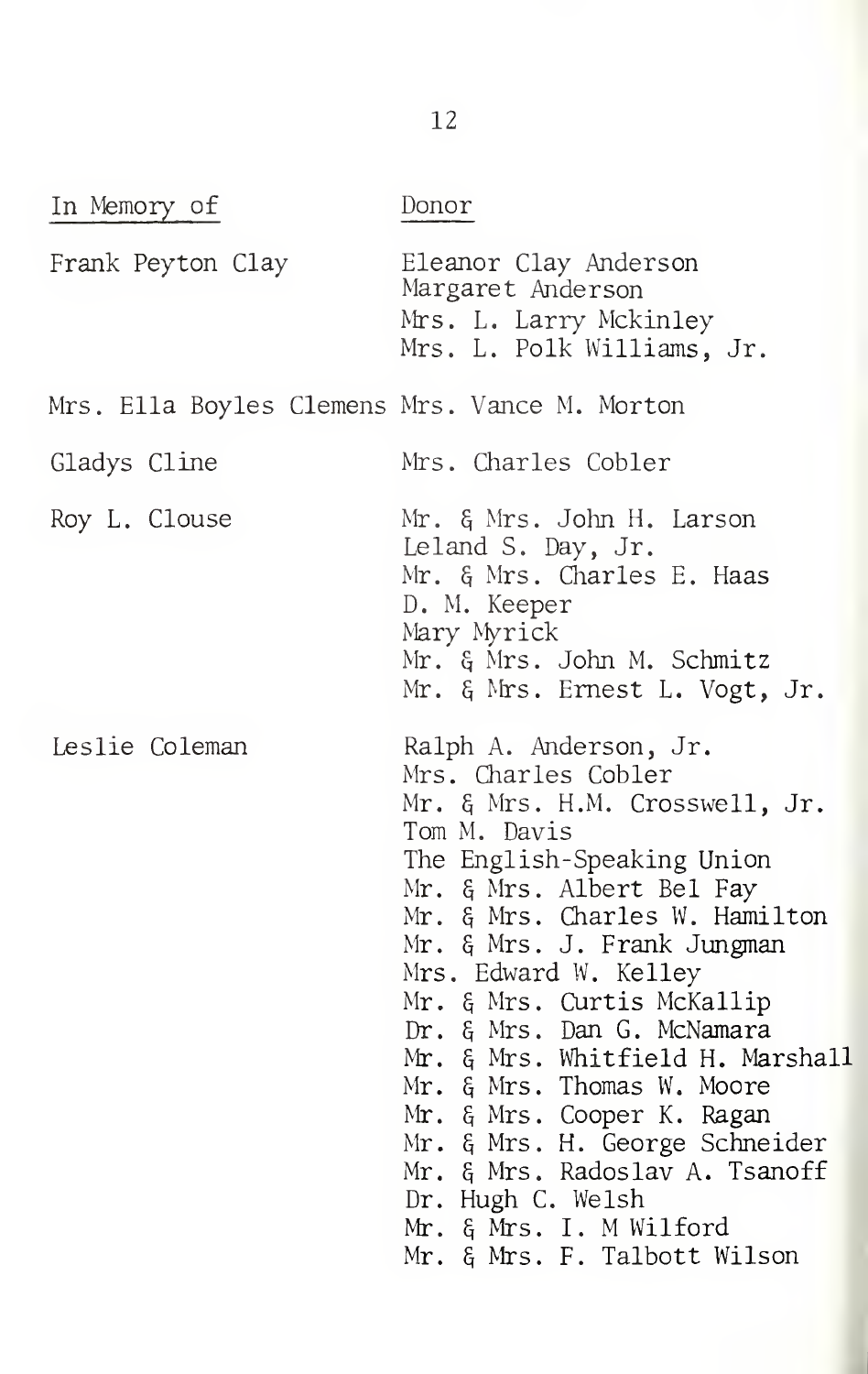| In Memory of                                          | Donor                                                                                                      |
|-------------------------------------------------------|------------------------------------------------------------------------------------------------------------|
| Hardin Craig, Sr.                                     | Mrs. Tom W. Bonner                                                                                         |
| Mrs. E. K. Dillingham                                 | Mr. & Mrs. Albert Bel Fay<br>Mrs. W. S. Farish                                                             |
| Cliff Drescher                                        | Mr. & Mrs. Stewart Jamerson                                                                                |
| F. Lee Duggan                                         | Mr. & Mrs. T. F. Dupont                                                                                    |
| Edmund McAshan Dupree                                 | Mrs & Mrs. J. Frank Jungman<br>Mr. & Mrs. Nelson C. Steenland                                              |
| John C. Edwards                                       | Mr. & Mrs. Alvin S. Moody                                                                                  |
| Mrs. James A. Elkins                                  | Mr. & Mrs Arthur Benning<br>Mr. & Mrs. George R. Brown<br>Mr. & Mrs. Ed Parkes<br>Mr. & Mrs. John F. Staub |
| Margaret Baird Evans M. V. McEnany                    |                                                                                                            |
| Mrs. Lena Douglas Ewing Mrs. Charles Cobler           |                                                                                                            |
| H. Foley                                              | Mr. & Mrs. J. Thomas Eubank, Jr.                                                                           |
| Mrs. George W. Foster                                 | Mrs. Gus Cranz, Jr.<br>Mrs. John H. Foster<br>Mr. & Mrs. Leo S. Shamblin                                   |
| Walter Jay, Lucein Kay Woodard<br>and Omar Ray Gerron | Mr. & Mrs. E. P. Gerron, Mrs. Jewell Daphne Gerron                                                         |
| Perry A. Gill                                         | Mrs. Charles F. Redmon, Jr.                                                                                |
| Dr. John Glen                                         | Dr. Hugh C. Welsh                                                                                          |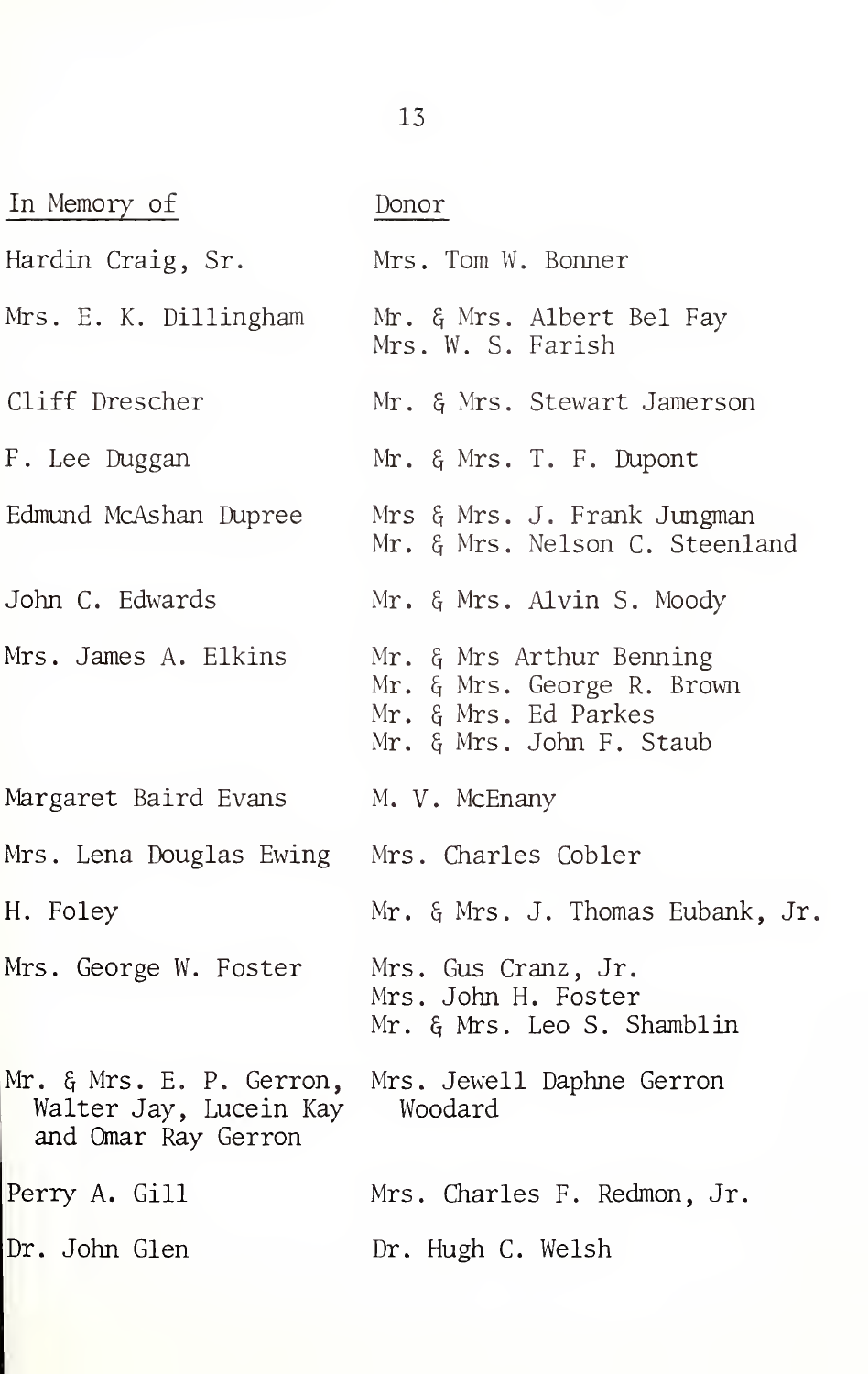In Memory of Donor

Dr. Mary Ellen Goodman Mr. & Mrs. Daniel Benninghoven Mr. & Mrs. Milton S. Berman Mrs. Bruce J. Biddle Mr. & Mrs. Franz R. Brotzen The Members of Brown College Mr. 5 Mrs. H. Fletcher Brown Mr. 5 Mrs. M. F. Carman, Jr. William Caudill Mrs. Mimi G. Cohen Mr. & Mrs. Carey Croneis Mr. 5 Mrs. W. Kenneth Davis Dr. & Mrs. Charles S. DeJohn Capt. & Mrs. Victor Delano Delta Zeta Sorority, Houston Alumnae Chapter Mr. § Mrs. Frank H. Freed Mr. § Mrs. Fredrick C. Gamst Dr. Doris C. Gilbert Mr. & Mrs. Richard P. Godwin Mr. & Mrs. William E. Gordon Henry Groppe Mrs. Steven Guess Mr. & Mrs. Frank Hole Thomas W. Hopkins, Jr. Houston Bank & Trust Company City of Houston, Comprehensive Planning Division of the City Planning Dept. City of Houston, Model City Dept. Houston Research Institute & Space Craft, Inc. Mr. & Mrs. Robert H. Kaim The Joseph Kaplan Family Foundation Mr. & Mrs. Burdette W. Keeland, Jr.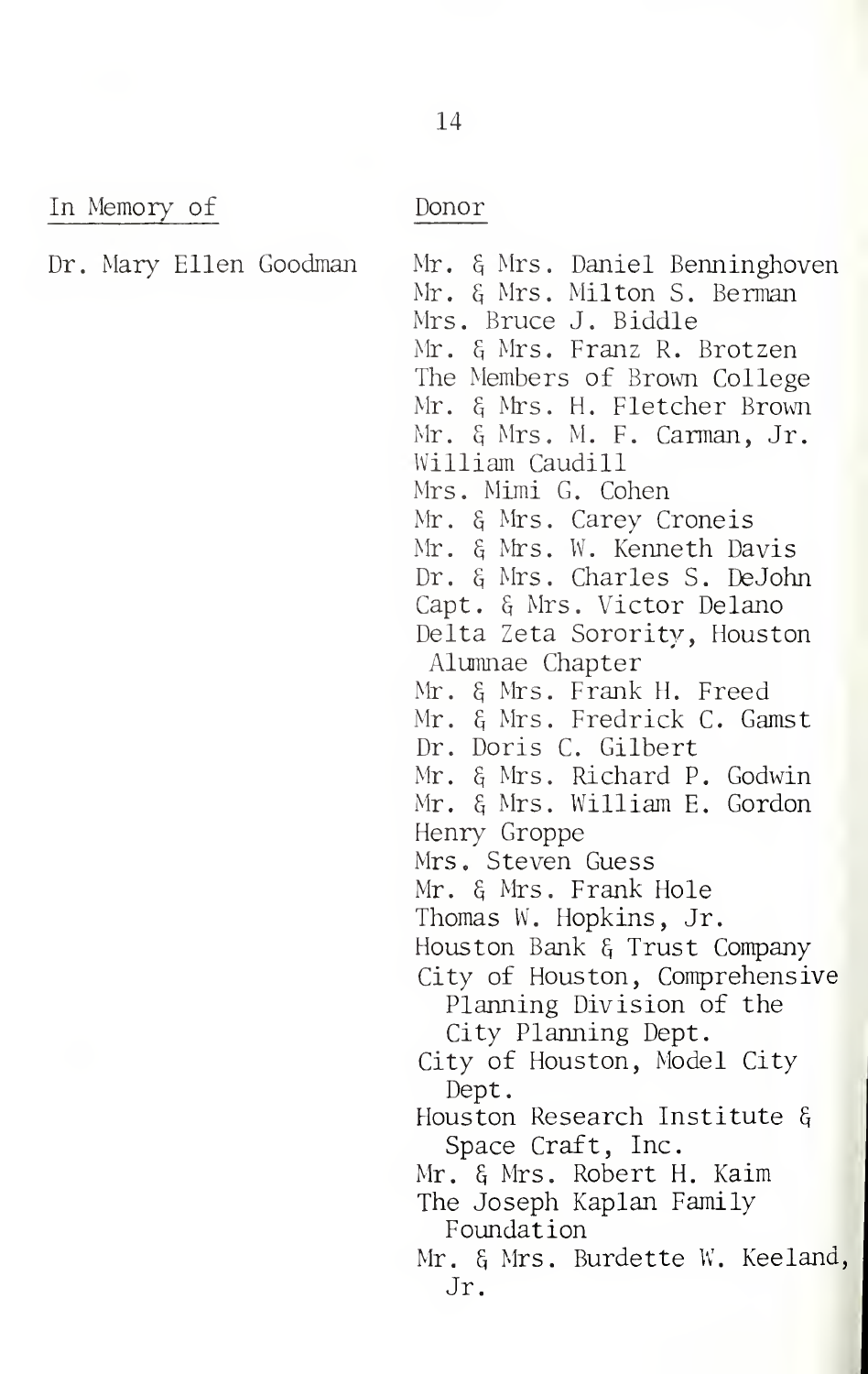Dr. Mary Ellen Goodman (cont'd.)

Mr. 5 Mrs. Charles Kelly Mr. & Mrs. Peter Kileff G. A. Lloyd Richard C. Lord Rose McGee Dr. & Mrs. J. L. Margrave Mr. & Mrs. Robert H. Mason T. C. Mock Mr. & Mrs. Edward Norbeck Mr. & Mrs. Stewart Orton Mrs. Doris Hallis Pemberton Charlotte Phelan Mr. & Mrs. Kenneth S. Pitzer Mr. & Mrs. Paul Purser C. C. Ridge Dr. & Mrs. Lawrence R. Rogers Mr. & Mrs. H. E. Rorschach Mr. & Mrs. William H. Rose Mr. & Mrs. Zevi W. Salsburg Deni Seinfeld Robert R. Shrock Mr. & Mrs. Lomis Slaughter Lynn Slaughter Dr. & Mrs. Jack H. Sloan Mr. § Mrs. Howard M. Slutes Dr. & Mrs. Charles F. Squires Mr. & Mrs. Virgil W. Topazio Mr. § Mrs. Radoslav A. Tsanoff Eretha, Drexel, & Leighton Turner United Nations Association, Houston Chapter Mrs. Ame Vennema Mr. & Mrs. G. K. Walters Mr. & Mrs. Harvey B. Willard Mr. § Mrs. Marlin Zwicky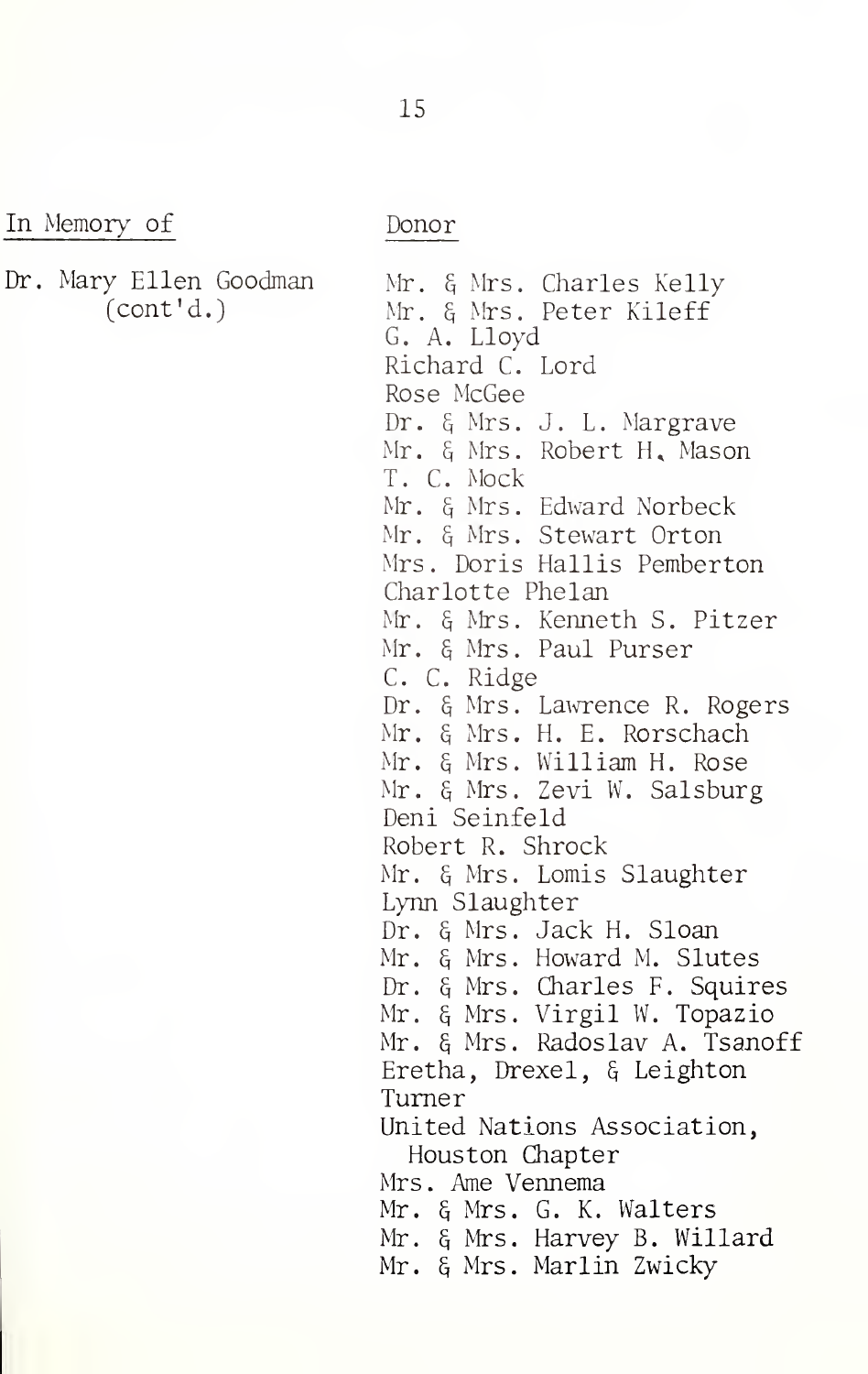In Memory of

Mrs. R. Wilbur Goodman

Mrs. James F. Gregg

S. Ross Hardy

Frank E. Hargis

Caroline Louise Harte

Arthur Edward Hartwell

Mrs. Emma Heid

Donor

- J. E. Niland
- Mr. 5 Mrs. Carl Illig
- Mr. & Mrs. John H. Monroe
- Mr. & Mrs. Dan M. Moody
- Mr. § Mrs. George R. Brown \
- Mr. § Mrs. A. W. Crawford

Mrs. Raymone T. Barrett Mrs. Ruth Canterbury Betty Davis Sharon Fischer Fondren Library Staff Pia Friedrich Mr.  $\xi$  Mrs. Charles W. Hamilton Jewel Hamilton Mr. & Mrs. Harold M. Hyman Mrs. Florence Jameson Jean Lindsay Edith Lorber June McCaskill Nancy McGeever Betty Miller Mr. § Mrs. Richard L. O'Keeffe Richard H. Perrine Mrs. Charles F. Redmon, Jr. Catherine Siever Pender Tumbull Sue Uhrig June Vermeulen

Theodore R. Heyck Charles M. Hickey Shirley S. Waters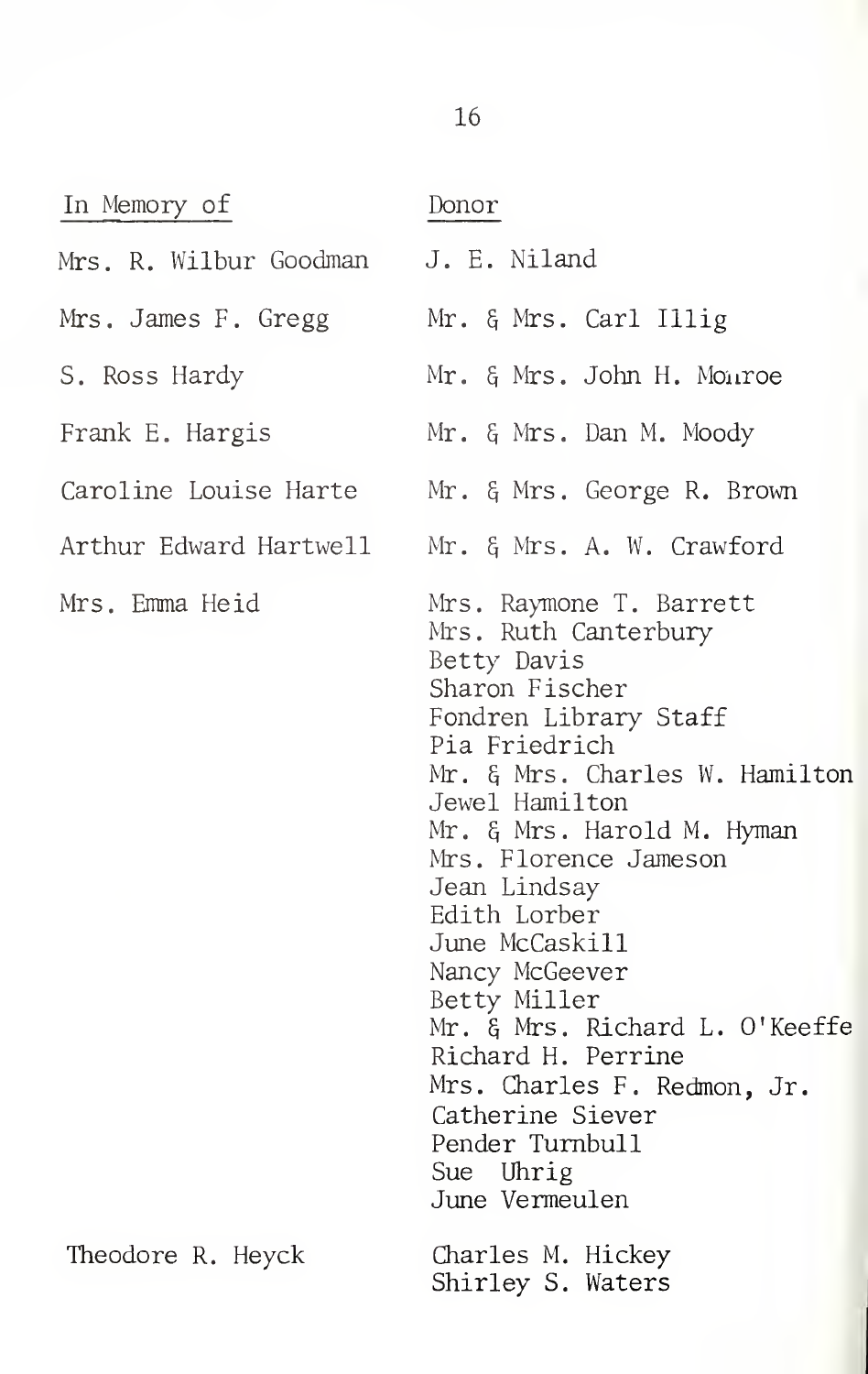|                                                   | 17                                                                                                                |
|---------------------------------------------------|-------------------------------------------------------------------------------------------------------------------|
| In Memory of                                      | Donor                                                                                                             |
|                                                   | Theodore R. Heyck (cont'd) Mr. & Mrs. James L. Whitcomb                                                           |
| Mrs. Reba Hirsch                                  | Mrs. Vance M. Morton                                                                                              |
| Herbert Hoover, Jr.                               | Mr. & Mrs. George R. Brown                                                                                        |
| $\mathop{\text{Dr.}}\nolimits$ William V. Houston | Mrs. Tom W. Bonner                                                                                                |
| Mrs. Corrine Ireson                               | Charles D. O'Brien                                                                                                |
| Joe R. Jamar                                      | Mr. & Mrs. Alvin Zwerneman                                                                                        |
| Mrs. Marvin Jones                                 | Mr. & Mrs. Jack C. Pollard                                                                                        |
| Mrs. Rose Ellen Kohler                            | Rita Robinton                                                                                                     |
| elvin E. Kurth                                    | Mr. & Mrs. Henry L. Collier, III                                                                                  |
| Jack W. Lander                                    | Mr. & Mrs. George R. Brown<br>Mrs. Edward W. Kelley<br>Mr. & Mrs. H. George Schneider<br>Mr. & Mrs. I. M. Wilford |
| lyman Lapin                                       | Mr. & Mrs. Raymond D. Brochstein                                                                                  |
| rederick Cecil Lawrence Charles M. Hickey         |                                                                                                                   |
| Ohn S. Lide11                                     | Mr. & Mrs. Mel Anderson, Jr.                                                                                      |
| rawford P. Livesay                                | Mrs. C. B. Mckinney, Sr.<br>Mrs. James A. Schiller                                                                |
| lason Lockwood                                    | Mr. & Mrs. J. Newton Rayzor                                                                                       |
| oseph Mervin Lycan                                | Mr. & Mrs. George R. Brown                                                                                        |
|                                                   | Irs. Alice J. McBride Mr. & Mrs. Harvin C. Moore                                                                  |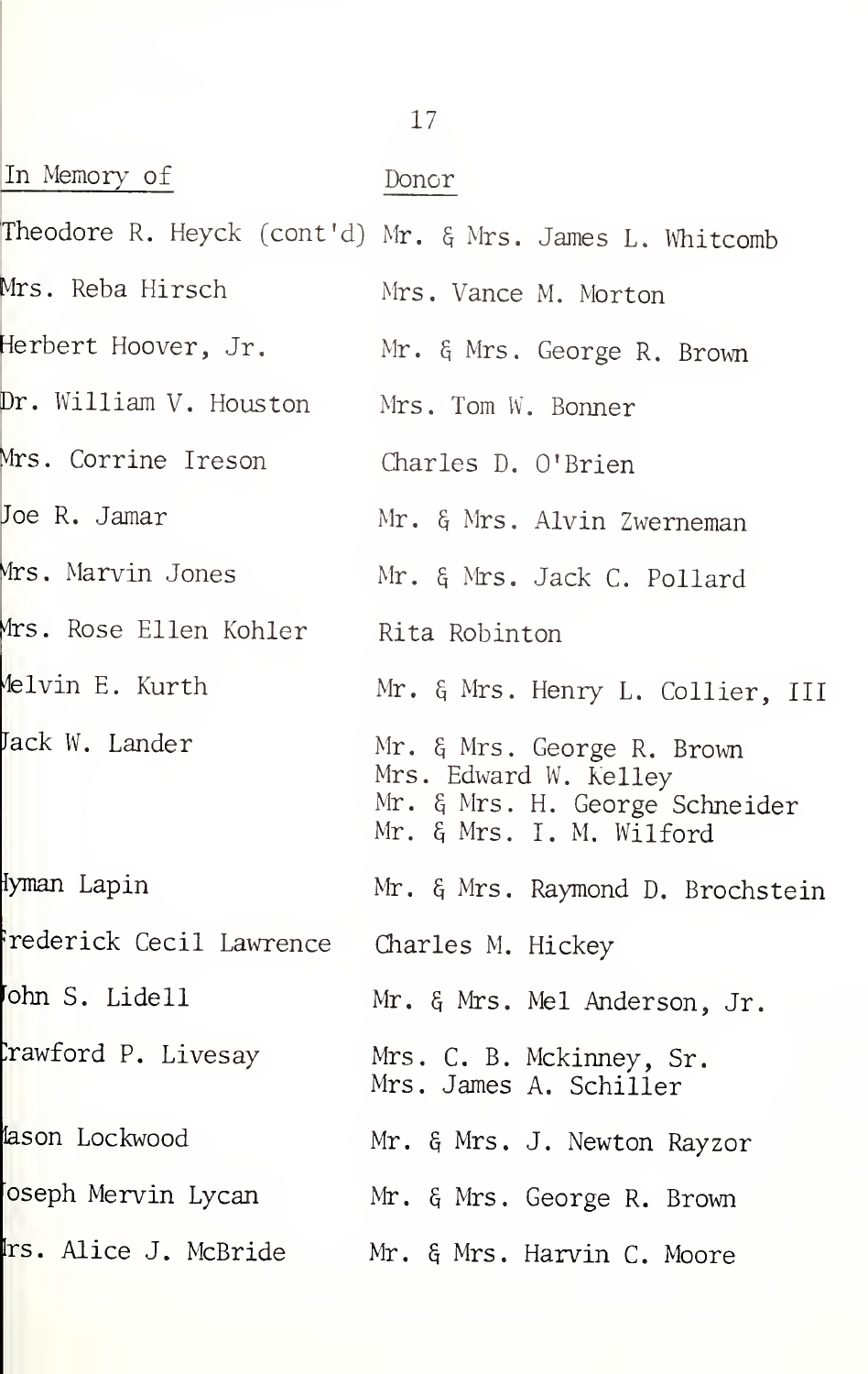| In Memory of        | Donor                                                                                                                                                                                                                                                      |
|---------------------|------------------------------------------------------------------------------------------------------------------------------------------------------------------------------------------------------------------------------------------------------------|
| Donald N. McDonnell | Mr. & Mrs. George R. Brown                                                                                                                                                                                                                                 |
| N. C. McGowen, Sr.  | Mr. & Mrs. George R. Brown                                                                                                                                                                                                                                 |
| Newton Kemp Maer    | Mr. & Mrs. Alvin S. Moody                                                                                                                                                                                                                                  |
| David R. Meyer      | Mr. & Mrs. A. Lawrence Lennie                                                                                                                                                                                                                              |
|                     | Mrs. Annette Hillin Moore Mr. & Mrs. Harvin C. Moore                                                                                                                                                                                                       |
| Sam A. Morrison     | Maud L. Woods                                                                                                                                                                                                                                              |
| Tarlton Morrow      | Mrs. Charles Cobler<br>Dr. Hugh C. Welsh                                                                                                                                                                                                                   |
| Mrs. G. R. Morrow   | Mr. & Mrs. E. E. Sheffield                                                                                                                                                                                                                                 |
| Andrew Forest Muir  | Mr. & Mrs. William P. Hobby, Jr.                                                                                                                                                                                                                           |
| Mrs. James K. Nance | E. C. Black<br>Mr. & Mrs. Hubbard S. Caven<br>Mr. & Mrs. J. Thomas Eubank, Jr<br>Mr. & Mrs. Charles W. Hamilton<br>Charles M. Hickey<br>Mr. & Mrs. Richard C. Jarboe<br>Mr. & Mrs. Alvin S. Moody<br>Mr. & Mrs. Roy Nolen<br>Mr. & Mrs. Robert M. Williams |
| Mrs. A. W. Nichols  | Mr. & Mrs. James A. Lunsford                                                                                                                                                                                                                               |
| Charlotte Noland    | Mr. & Mrs. George R. Brown                                                                                                                                                                                                                                 |
| Mrs. Ray Novack     | Mr. & Mrs. J. Frank Jungman                                                                                                                                                                                                                                |
| Mrs. Fe Phillips    | Mir. & Mrs. Dan M. Moody                                                                                                                                                                                                                                   |
| Alvah Bert Pitts    | Mrs. B. J. Kolenda                                                                                                                                                                                                                                         |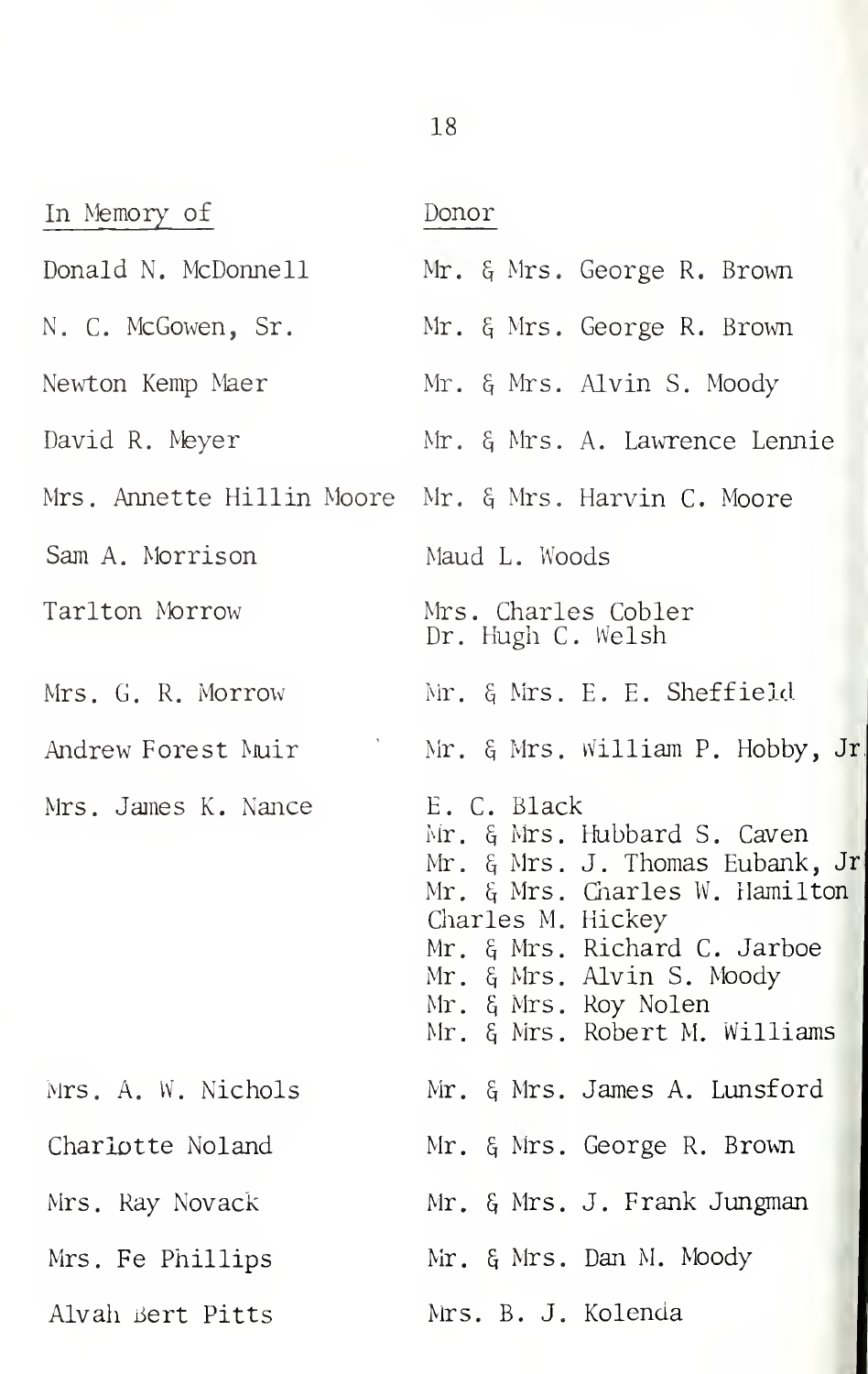| In Memory of          | Donor                                                                                                                                                                 |
|-----------------------|-----------------------------------------------------------------------------------------------------------------------------------------------------------------------|
| Roland Pomerat        | Mr. & Mrs. Charles W. Hamilton<br>Richard H. Perrine<br>Mr. & Mrs. J. Newton Rayzor<br>Mr. & Mrs. Radoslav A. Tsanoff<br>Pender Turnbull                              |
| Morton W. Potts       | Mr. & Mrs. Alvin S. Moody                                                                                                                                             |
| B. Arthur Quinlan     | Mr. & Mrs. Charles R. Tapley                                                                                                                                          |
| John Robert Randolph  | Mr. & Mrs. J. Thomas Eubank, Jr.<br>Mr. & Mrs. John L. Moore                                                                                                          |
| E. Earl Read          | Mr. & Mrs. R. E. Cowan, Jr.<br>Mrs. C. H. Neblett<br>Mrs. Robert B. Turner                                                                                            |
| Alfred L. Reynolds    | Mr. & Mrs. Thomas D. Smith                                                                                                                                            |
| Frank M. Ritchie, Sr. | Mr. & Mrs. George R. Brown                                                                                                                                            |
| Nicholas Scauzillo    | Mr. & Mrs. Elden Daunoy                                                                                                                                               |
| Gus A. Schill         | Mr. & Mrs. J. Thomas Eubank, Jr.                                                                                                                                      |
| Christine Schultz     | Mr. & Mrs. M. K. Griggs<br>Lola Kennerly<br>Mrs. Luddye K. Michal<br>Mrs. William H. Skipwith<br>Mrs. William B. Torrens<br>Pender Turnbull<br>Mrs. George W. Whiting |
|                       | Mrs. John Thad Scott, Jr. Mr. & Mrs. George R. Brown<br>Mr. & Mrs. J. Frank Jungman<br>Mrs. Vance M. Morton                                                           |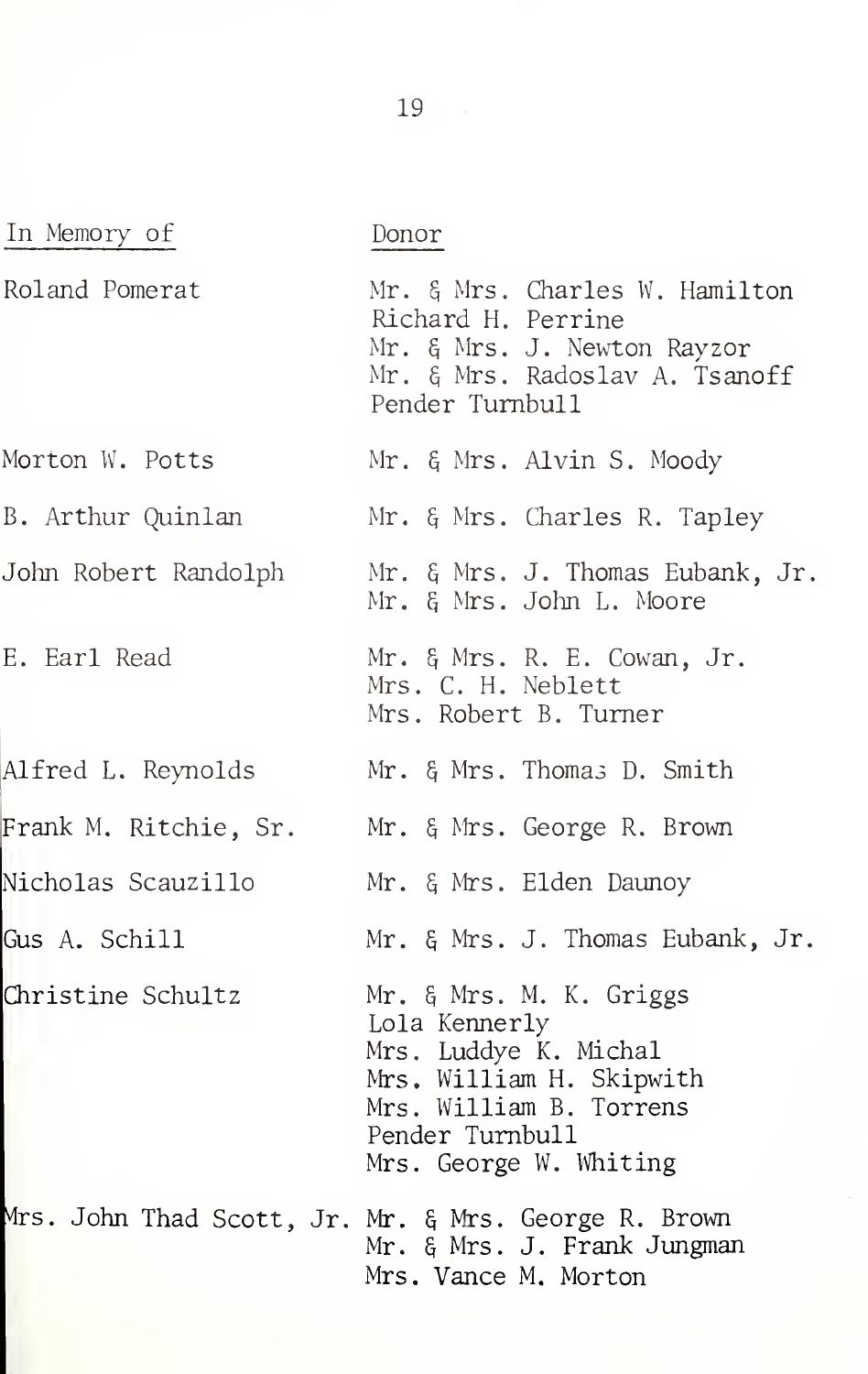| In Memory of                                 | Donor                                                                                                                                                                                                                                                                                                                                                                                                                                                                                                                                                                   |
|----------------------------------------------|-------------------------------------------------------------------------------------------------------------------------------------------------------------------------------------------------------------------------------------------------------------------------------------------------------------------------------------------------------------------------------------------------------------------------------------------------------------------------------------------------------------------------------------------------------------------------|
| Charles Sells                                | Mr. & Mrs. R. A. Wright                                                                                                                                                                                                                                                                                                                                                                                                                                                                                                                                                 |
| Emmett Sells                                 | Mr. & Mrs. R. A. Wright                                                                                                                                                                                                                                                                                                                                                                                                                                                                                                                                                 |
| Mrs. Scott Shambaugh Mrs. C. B. McKinney     |                                                                                                                                                                                                                                                                                                                                                                                                                                                                                                                                                                         |
| Mrs. J. Willis Slaughter Mrs. G. N. Aldredge | Mrs. Arthur Benning<br>Mrs. Margaret B. Bentley<br>Mrs. Wirt Davis<br>Faculty Women's Club of Rice<br>University<br>Mr. & Mrs. B. W. Haughton<br>Mr. & Mrs. John M. Jackson<br>Mrs. Edward W. Kelley<br>Mr. & Mrs. Williams A. Kirkland<br>Mrs. William J. Lewis<br>Mrs. John G. McLaurin<br>Mr. & Mrs. S. I. Morris, Jr.<br>Mr. & Mrs. Edward G. Pearson<br>Mrs. Fred H. Puckhaber<br>Mrs. J. G. Puterbaugh<br>Mrs. J. H. Richardson<br>Mr. & Mrs. John F. Staub<br>Mr. & Mrs. A. Starke Taylor<br>Pender Turnbull<br>Mrs. William Ward Watkin<br>Mrs. Harry B. Weiser |
| Mary Snoddy                                  | Mrs. William B. Torrens<br>Pender Turnbull<br>Mrs. Ethyl R. Vinson<br>Maud Woods                                                                                                                                                                                                                                                                                                                                                                                                                                                                                        |
| John Francis Sonnett<br>Edward Soph          | Mr. & Mrs. George R. Brown<br>Charles M. Hickey                                                                                                                                                                                                                                                                                                                                                                                                                                                                                                                         |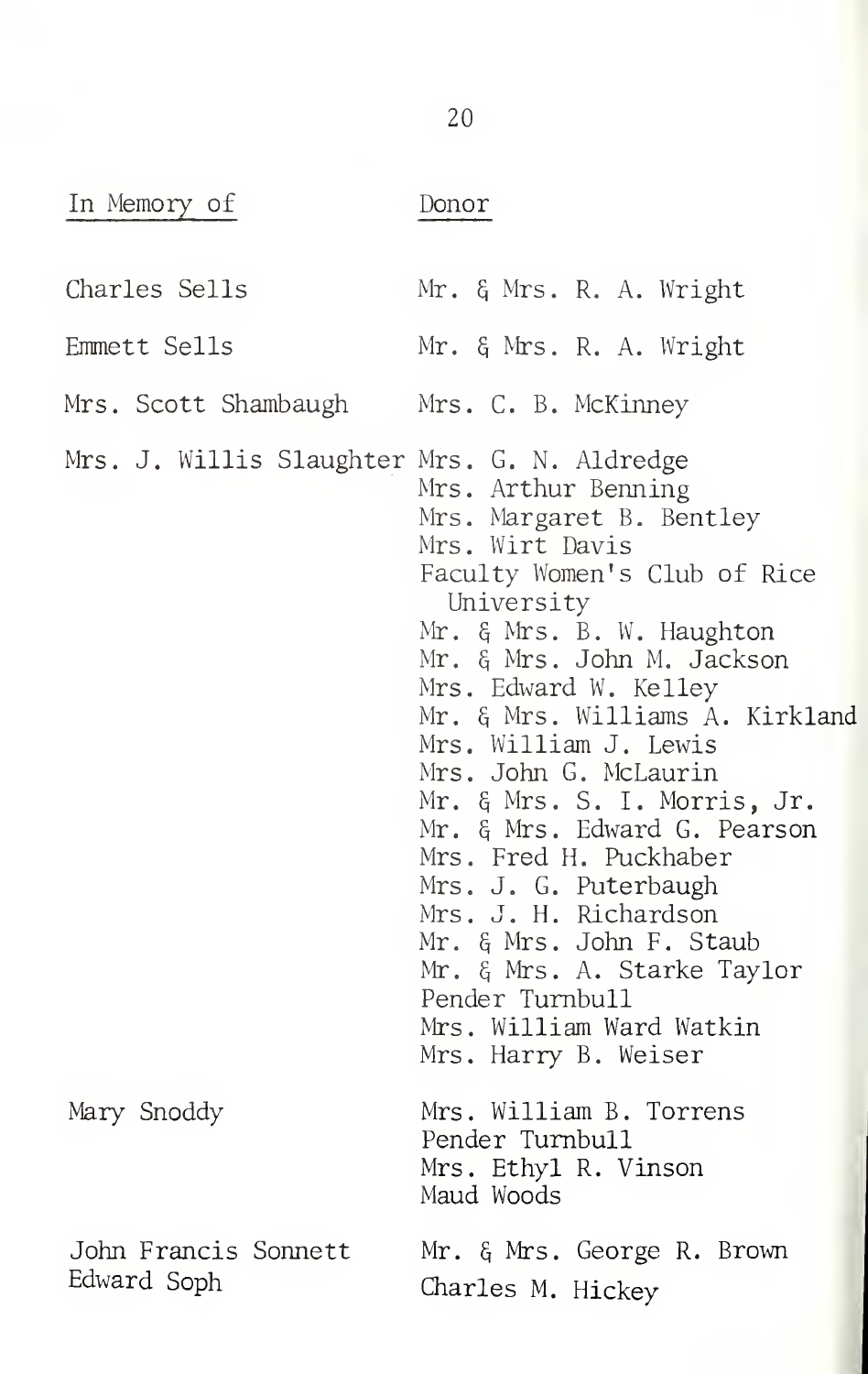| In Memory of          | Donor                                                                                                                                                             |
|-----------------------|-------------------------------------------------------------------------------------------------------------------------------------------------------------------|
| Arthur H. Stevens     | Mr. & Mrs. L. A. Hamilton<br>Doralyn J. Hickey<br>Mr. & Mrs. John Mason, Jr.<br>Mrs. Elizabeth Rodell<br>Mr. & Mrs. George G. Williams                            |
| Louis William Stiles  | Mr. & Mrs. William F. Lovejoy                                                                                                                                     |
| George W. Strake      | Mr. & Mrs. George R. Brown<br>Mr. & Mrs. Ben F. Love<br>Mr. & Mrs. Alvin S. Moody                                                                                 |
| Mrs. E. G. Sundt      | Mrs. Arthur Boice<br>Mr. & Mrs. J. Thomas Eubank, Jr                                                                                                              |
| Charlotte Taylor      | Mr. & Mrs. J. Frank Jungman                                                                                                                                       |
| Glenn Thompson        | Mr. & Mrs. Wiley Anderson<br>Mr. & Mrs. Jack Dickson<br>Mr. & Mrs. Marvin Grace<br>Mr. & Mrs. Bill Hazlett<br>Mr. & Mrs. Jerry Jax<br>Mr. & Mrs. Sidney McClendon |
| Armin Toelke          | Dr. & Mrs. Edward F. Heyne, III                                                                                                                                   |
| Virginia Von Croy     | Mrs. Kem B. Robertson                                                                                                                                             |
| Thomas Fred Wall, Jr. | Mr. & Mrs. Don Wyatt                                                                                                                                              |
| Sidney J. Weinberg    | Mr. & Mrs. George R. Brown                                                                                                                                        |
| Mrs. Ida Weison       | Mr. & Mrs. Claxton Parks                                                                                                                                          |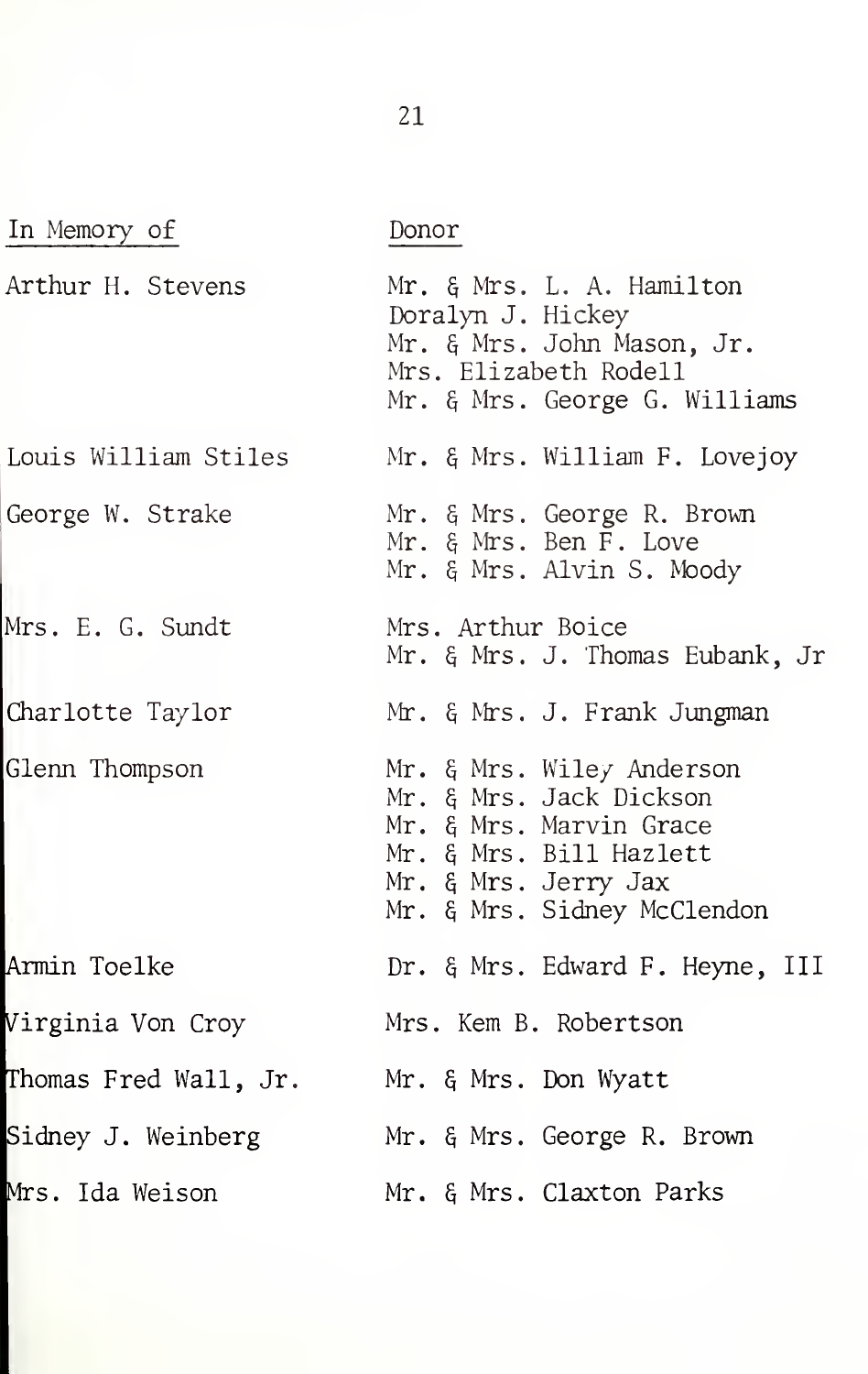| In Memory of          | Donor                                                                                                                |
|-----------------------|----------------------------------------------------------------------------------------------------------------------|
| Fred L. Williams      | Ralph A. Anderson, Jr.<br>Mr. & Mrs. George W. Cleveland<br>Barbara M. Cleveland<br>Mr. & Mrs. Homer G. Patrick, Jr. |
| Mrs. John C. Williams | Mr. & Mrs. George G. Williams                                                                                        |
| Fred Wyse             | Rita Robinton                                                                                                        |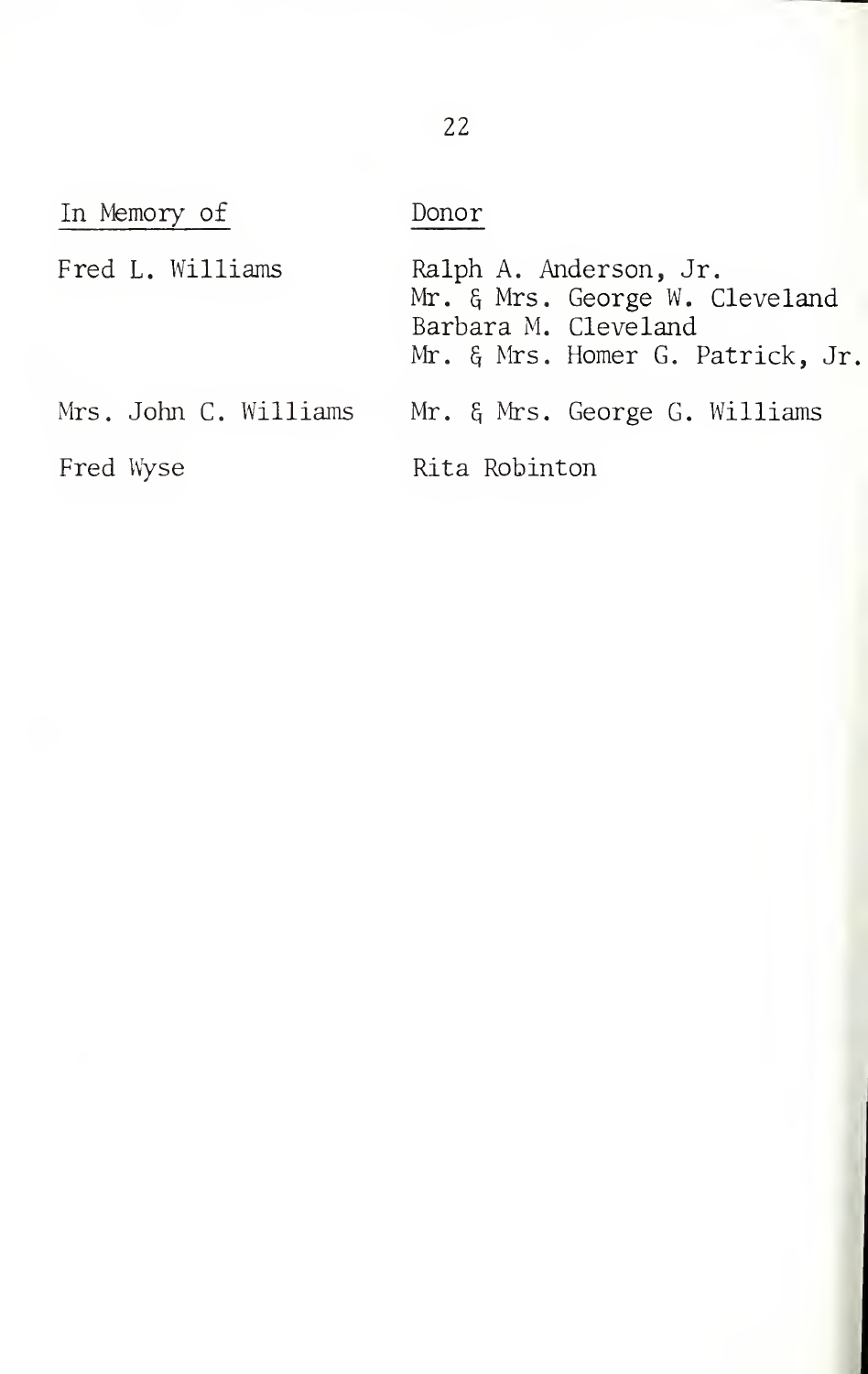#### FRIENDS OF THE FONDREN LIBRARY

### AT RICE UNIVERSITY

Acting President, Mrs. C. M. Hudspeth Membership Secretary, Mrs. Charles W. Hamilton Treasurer, Charles W. Hamilton

BOARD OF DIRECTORS

Mrs. Albert B. Fay J. Frank Jungman Mrs. Ralph D. Looney Frank Vandiver

Hardin Craig, Jr., Editor, the FLYLEAF Raemond Craig, Publication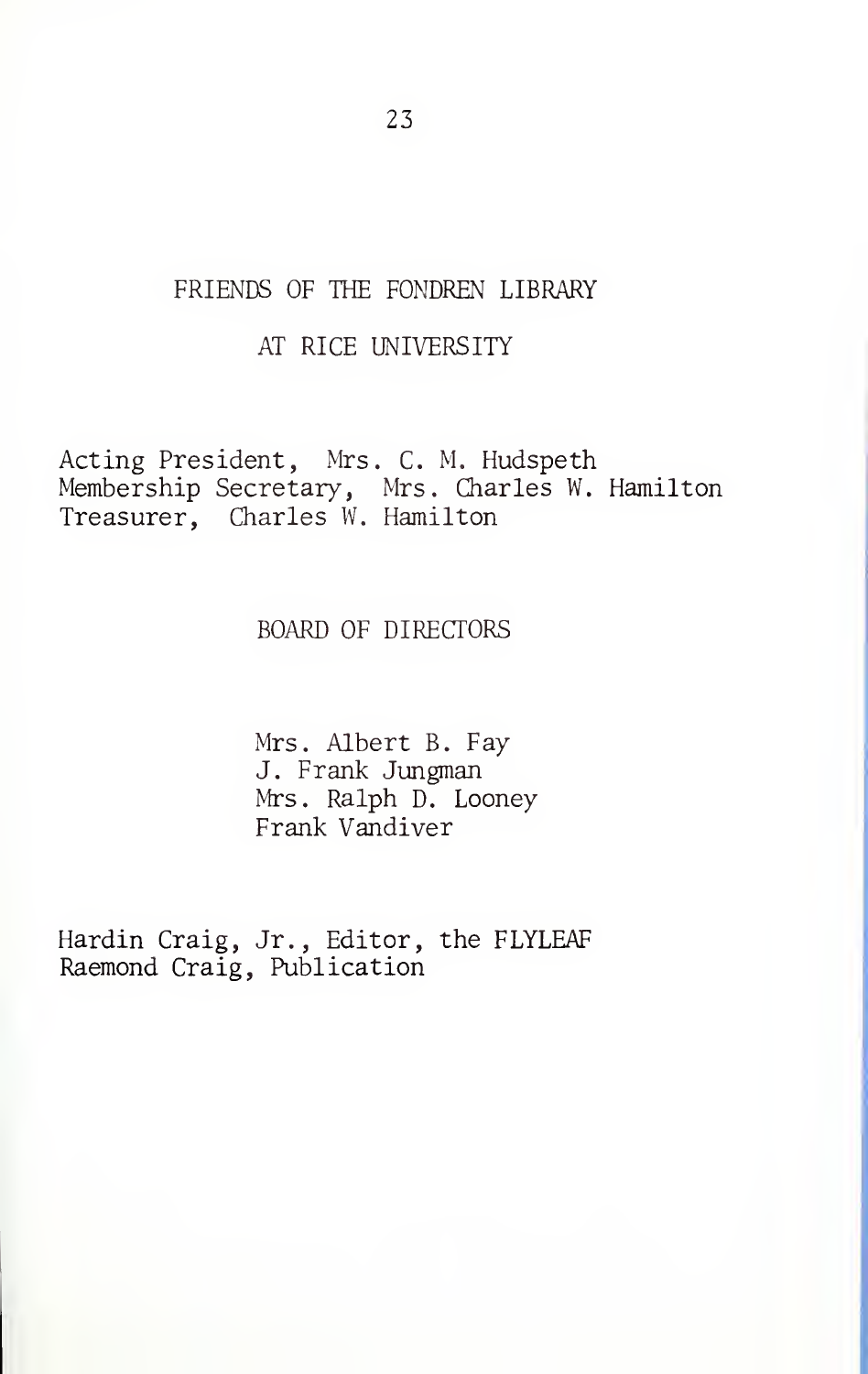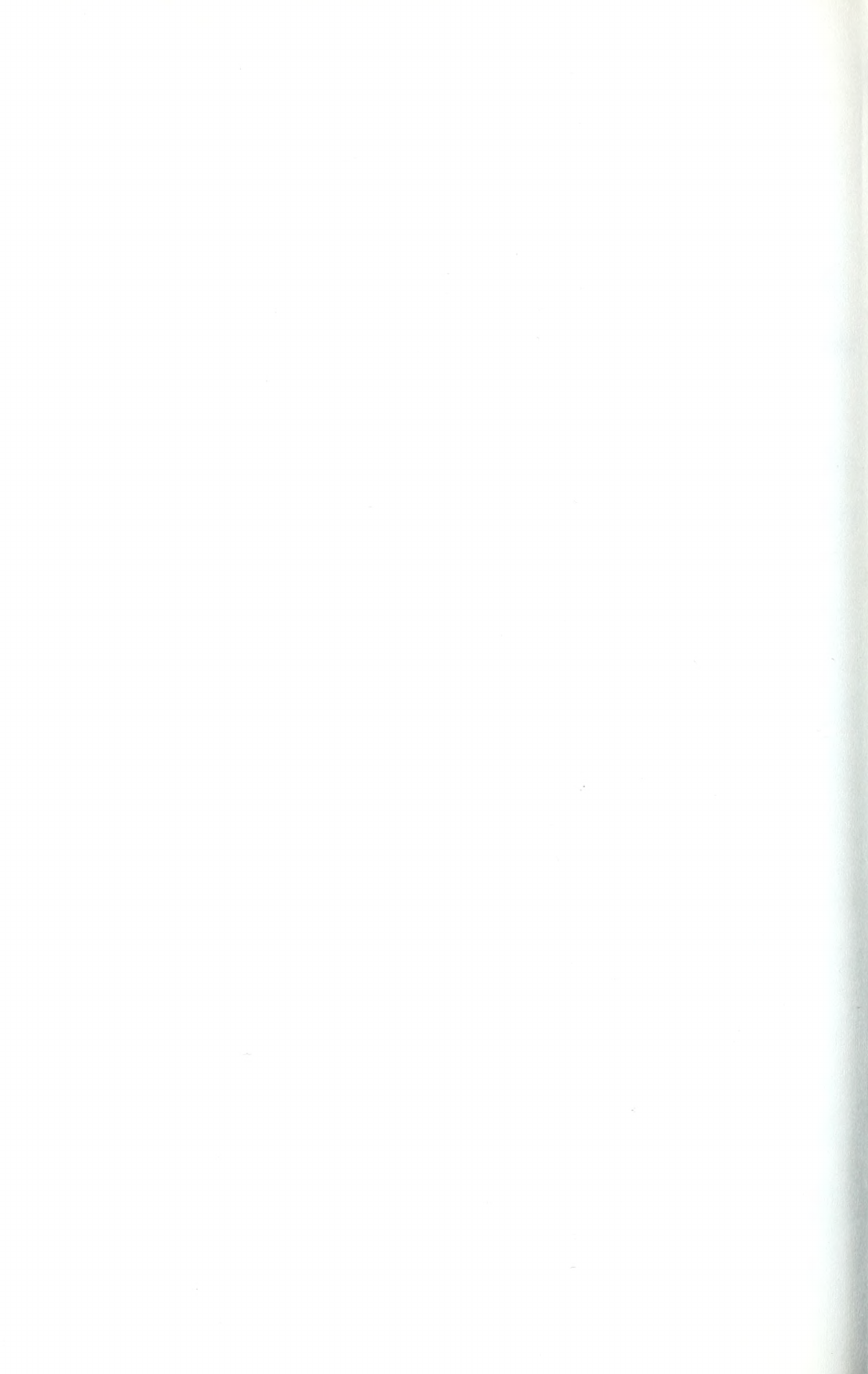

**Contract Contract**